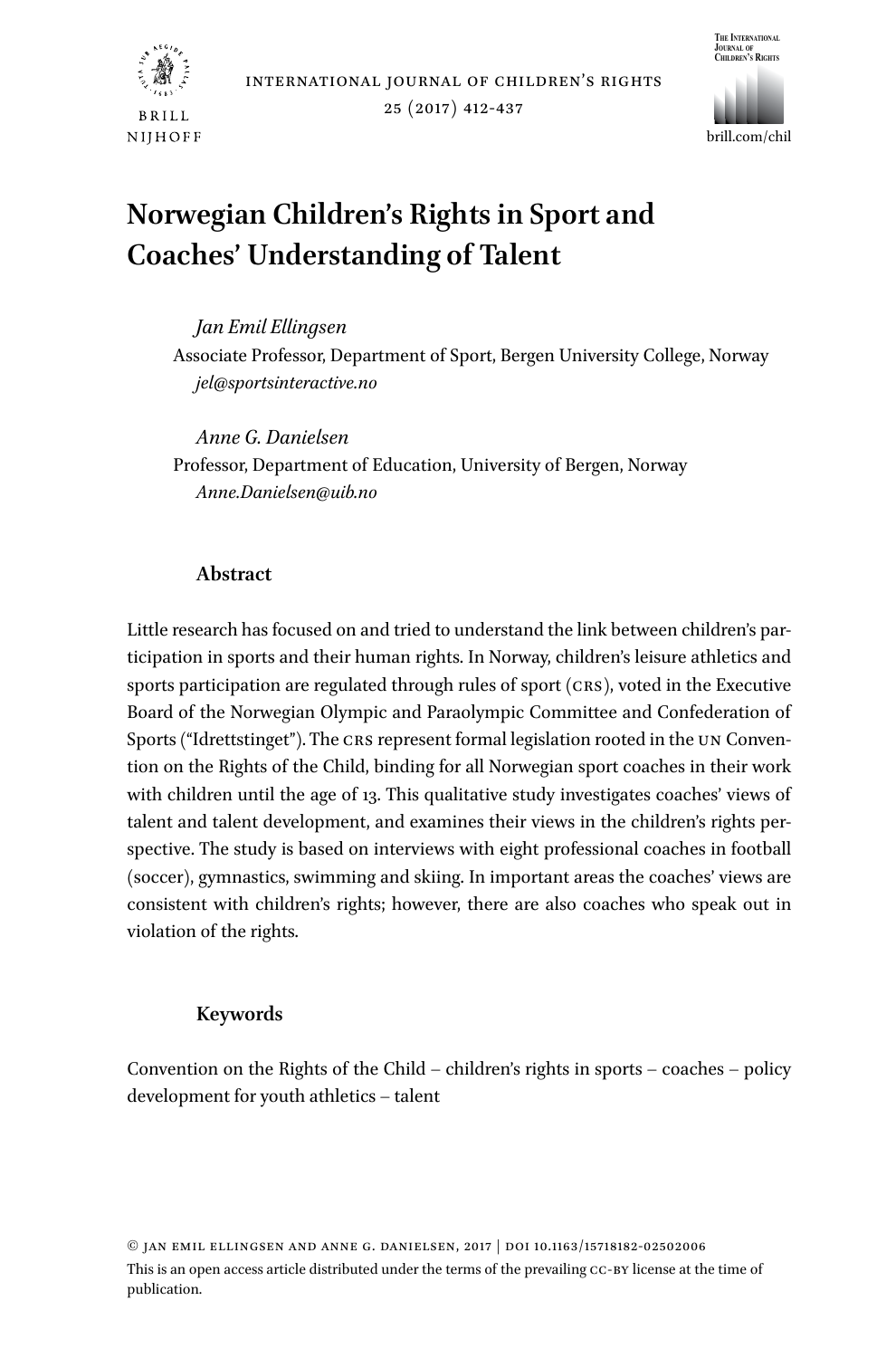#### **Introduction**

As emphasised by Paulo David (1999, 2005), little research has focused on and tried to understand the human rights dimensions of youth sports. The study investigates this understudied aspect of human rights and sport; namely, coaches' views of talent and talent development in a children's rights perspective. This is an important research avenue, as the opinions of coaches may have a significant effect on young athletes' development and continued sport involvement. Research on talent in sports has often focused on the athlete (De Bosscher *et al*., 2010) and less the coaches who contribute to the development of sport talents.

The change from amateurism to professionalism in the 1970s with an increasing focus on top performances in sport had dramatic consequences for many children, because often, the pursuit of young sports talents became viewed as an important prerequisite for top athletic performances (David, 2005). Whilst winning at any cost may be an important aim among many coaches, parents and spectators, this adult perspective can be in conflict with the Convention on the Rights of the Child (1989) (the Convention, crc) which is ratified by all members of the United Nations except the usa (Urinboyev, Wickenberg and Leo, 2016).

As acknowledged in 2014 by the International Institute of Human Rights (Council of Europe, 2014), sport is today a prism through which human rights issues are brought into public and global debate. Very different perspectives on human rights questions are brought into focus through sport, for example attitudes towards disability, gender equality, diversity among players, the gap between rich and poor, doping, and the slavery-like treatment of workers preparing for the Qatar World Cup.

In her recent work, Eliasson (2015) draws on two evident human rights problems that emerge from the sport literature in regard to children's participation: children's rights are violated in sport, and children have a subordinated position relative to adults in the sport context. Violence and abuse of athletic children in the name of their sports is relatively widespread (Eliasson, 2015). This is a broad and complex issue that comprises sexual and emotional abuse from parents and coaches, bullying, and human trafficking of minors in European professional football leagues (Unicef, 2010). The pressure to perform can be too much. Systems to safeguard the well-being of children are generally not yet embedded in the sport context (Unicef, 2010).

Although there are no direct references to sports included in the Convention, the rights are applicable in the context of sports. The Convention can play an important role in preventing and combating unacceptable sport-related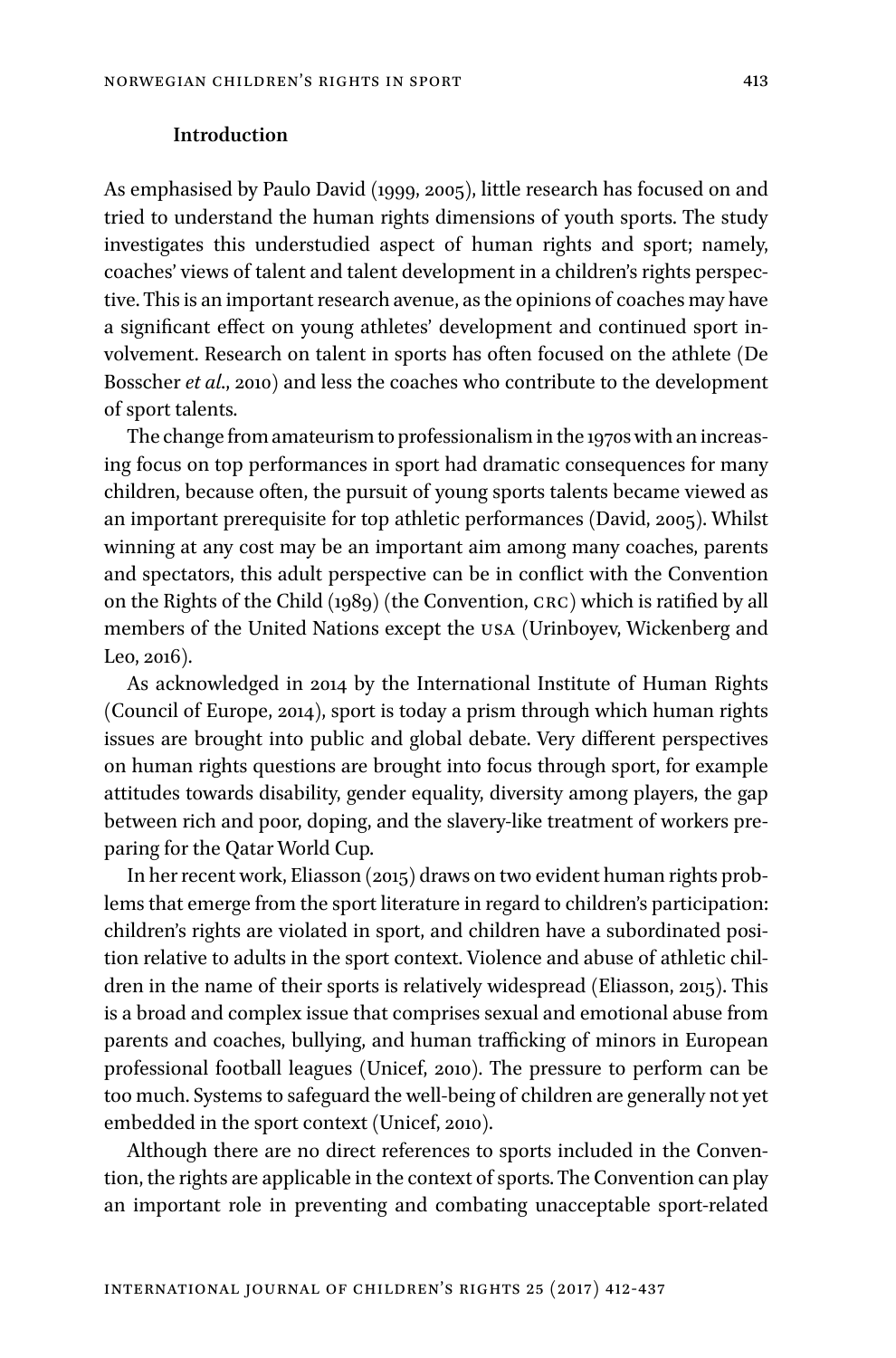abuses, for example by awareness about violations of children's rights at the ground level. According to crc, article 3, the best interests of the child must be the primary concern in making decisions that may affect them. Article 3 is defined as a guiding principle (United Nations, 1989); and the best interests of the child or youth should accordingly be a guiding principle for sport coaches. Because of its explicit focus on "the best interest of the child", the Convention is regarded as a revolutionary document (Urinboyev, Wickenberg and Leo, 2016). Also many other articles of the 54 articles of the Convention are of direct relevance to children practising sports. For the purpose of this study we have primarily limited the scope to an additional four articles: Parental guidance and the child's evolving capacities (article 5); Children's right to express their views in all matters concerning the child, which is also defined as a guiding principle (article 12); The aims of education: Developing a child to his or her fullest potential (talent development) (article 29); and Children's right to leisure, play and culture (article 31). The vision of citizenship of children is clearly reflected in article 12 of the Convention. Whilst traditionally, children have been considered to be passive objects of socialisation and training, in order to respect children's citizenship, adults need to acknowledge children's capacity to participate in shaping their everyday lives and include them as active social partners (Bacon and Frankel, 2014).

Bacon and Frankel (2014) state that the authorities have obligations to enact children's rights; however, the Convention allows flexibility for governments to find ways around them. Importantly, therefore, the Convention was included in the Norwegian Human Rights Act in 2003 (Tollånes *et al*., 2007; Thuen, 2008). The Human Rights Act thus incorporates the Convention into national law and, in the event of a conflict between domestic law and human rights conventions, the latter shall prevail. Moreover, Norway is the only country in the world where children's sports are formally regulated also by the 'Children's Rights in Sport' and 'Provisions on Children's Sport' (CRS) (NIF, 2007). The CRS state the values regarded as fundamental to the establishment of children's athletics and sports in Norway. These regulations on sports were adopted in 2007 and make clear references to the Convention.

In this study, the coaches' understanding of talent and talent development is examined in the light of the Convention and the crs. The crs regulations are a premise for activities in the field of sports and are legally binding for all Norwegian sports coaches in their work with children up to the age of 13. A similar human rights commitment has been made by other non-state actors: such as Save the Children and other humanitarian and development organisations – ngos. It should be noted that the use of the phrases "formally regulated" and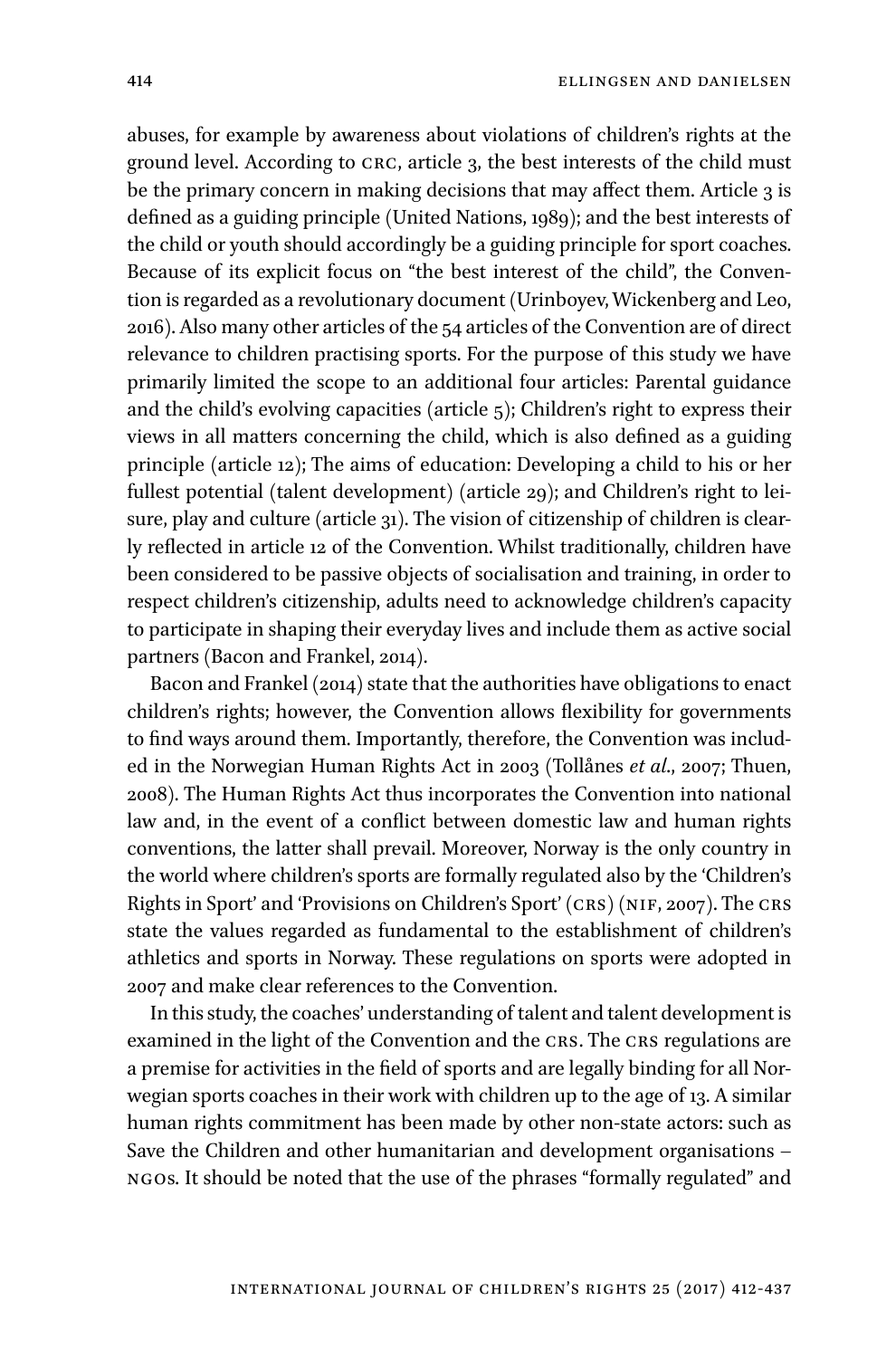"formal, national regulations" could give the impression that the crs rules have been passed by the Norwegian Parliament, and that they are binding as such. In the field of sport, however, a distinction has to be made between national legal regulations passed by the authorities and the rules of sport, which are voted by the Executive Board of the Norwegian Olympic and Paraolympic Committee and Confederation of Sports (NIF, in Norwegian: "Idrettstinget"). To what extent any violations of the crs rules should and could be sanctioned were questions in focus as late as June 2015 when the crs were revised. The national sports federations/nif can impose fines on those who are found to have violated these regulations. For a sports club the amount is up to nkr 500.000 (eur 50.000) and fines can reach up to nkr 50.000 (eur 5,000) for individuals, for instance a coach (Norwegian Association of Sport [Norges Idrettsforbund] (NIFb, 2015)). In other words, the regulations are backed by the risk of financial sanctions.

The understanding of the child as a subject is central in the Convention (1989) and this understanding is also clearly reflected in the crs. Both documents elaborate that children, by reason of their physical and mental maturity level, need special safeguards and care, including appropriate legal protection. Also the CRS regulations (NIF, 2007) stress the best interests of the child, with a great emphasis on values such as safety, friendship, and well-being, expressed, for example, in the following statement: 'Children are engaged in sports because they enjoy it. Together with their friends they have experiences and learn lessons that will last them a lifetime. This is the foundation that all coaches, managers and parents must safeguard and develop further.'

The explicit objectives of the crs are to contribute to ensure the following: (a) That sport activities are organised according to the children's needs and that all children are included in the sports clubs regardless of their ambitions and needs; (b) That activities are offered without any differential treatment and without regard for the child's and its parents' gender, ethnic background, faith, sexual orientation, physical development and disabilities; (c) That sports clubs develop a wide and diverse range of activities and schemes; (d) That coaches, managers and parents become even better at cooperating on facilitating activities for children; (e) That good communication exists between the various sports, the parents and the community, based on the values of Norwegian children's sport. Furthermore, according to the CRS (NIF, 2007), the child has a right freely to choose what type of sport or how many types of leisure activities he or she wishes to participate in and to decide on the amount of training (article 6). The leisure sport activities of children are expected to consist of a variety of activities, and children are to choose freely whether to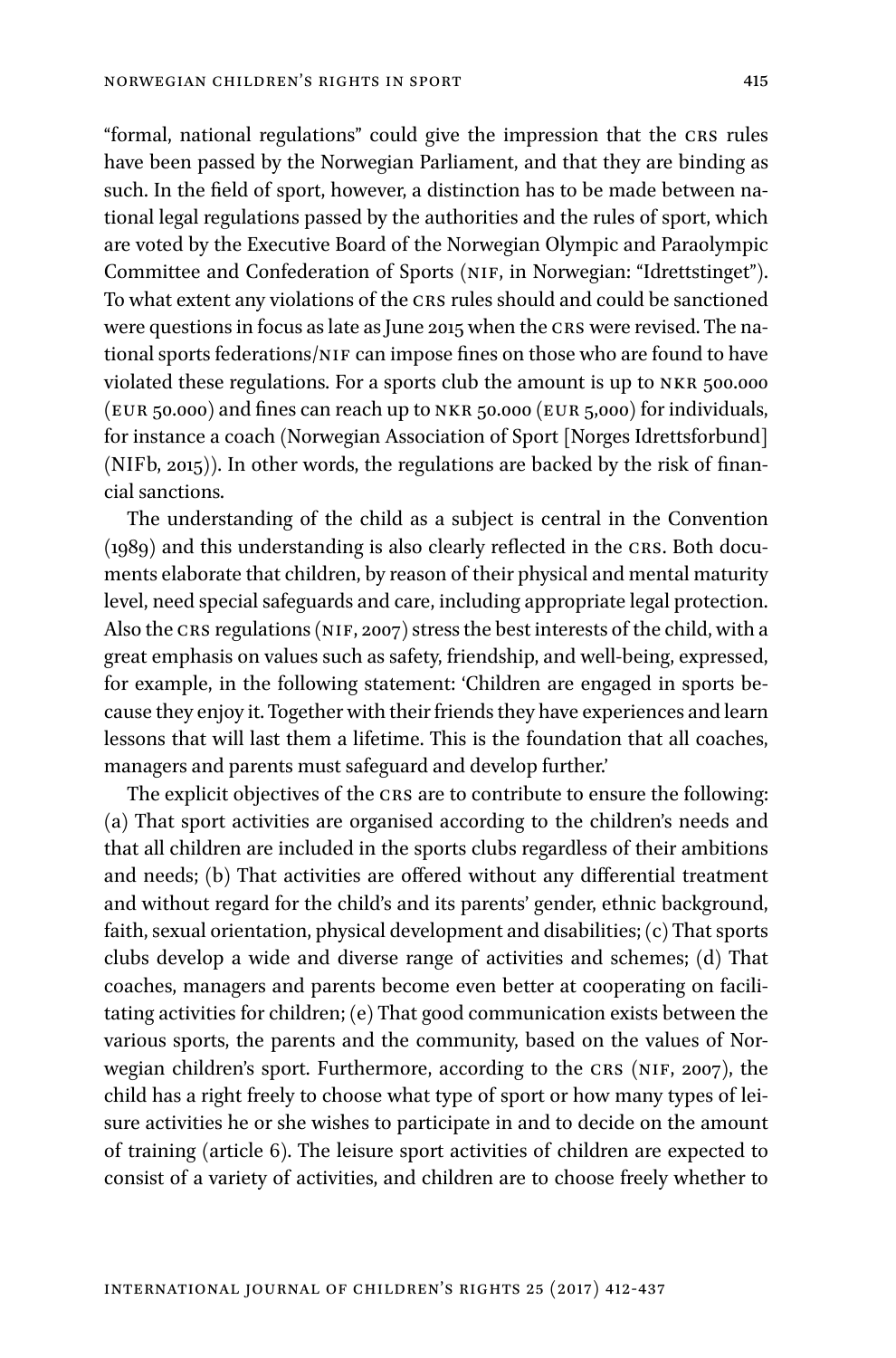participate in competitions (article 7). Participation in the Norwegian national championships and international competitions is permitted from the year the child turns 13 (article 2 g).

The Convention and the CRS-documents (NIF, 2007) have implications for talent development. Coaches' thinking, however, may reflect socio-cultural assumptions which can to varying degrees be more or less in accordance with the children's rights perspective and research-based knowledge. The sports coaches may not have acknowledged the impact of the children's rights perspective in guiding their activities. In the public debate in Norway the crs seem at times to be viewed as a hindrance to bring about top level achievement in sports, as we understand it, and it seems to be less focused upon the children's rights perspective and the best interests of the child. Our research questions are:

- i. How do Norwegian sport coaches understand talent and performance development? and
- ii. To what extent are the Norwegian sport coaches' understandings of talent and performance development in accordance with the Convention on the Right of the Child and the Norwegian Children's Rights in Sport and the Provisions on Children's Sport (crs)?

These two research questions will be addressed by analysing three main categories: (1) social characteristics (which encompass four dimensions: the motivational climate; talent identification and age; comprehensiveness versus early specialisation; and a formula for the talented and another for the less talented?); (2) personal characteristics/psychological factors; and (3) bodily characteristics.

#### **1 Professional Sports and Policies for Youth Athletics in Norway**

The Norwegian crs regulations were the result of ongoing public debates at large regarding what type of leisure activities should be offered to children. In Norway, as in many other nations, sports are considered an essential activity for the holistic development of children and youth. As Hill and Green (2008) have noted, 'The assumed benefits of sport for youth are at the heart of public policy regarding sport, particularly policies supporting sport in the schools' (Hill and Green, 185). Throughout the 1970s and 1980s, the field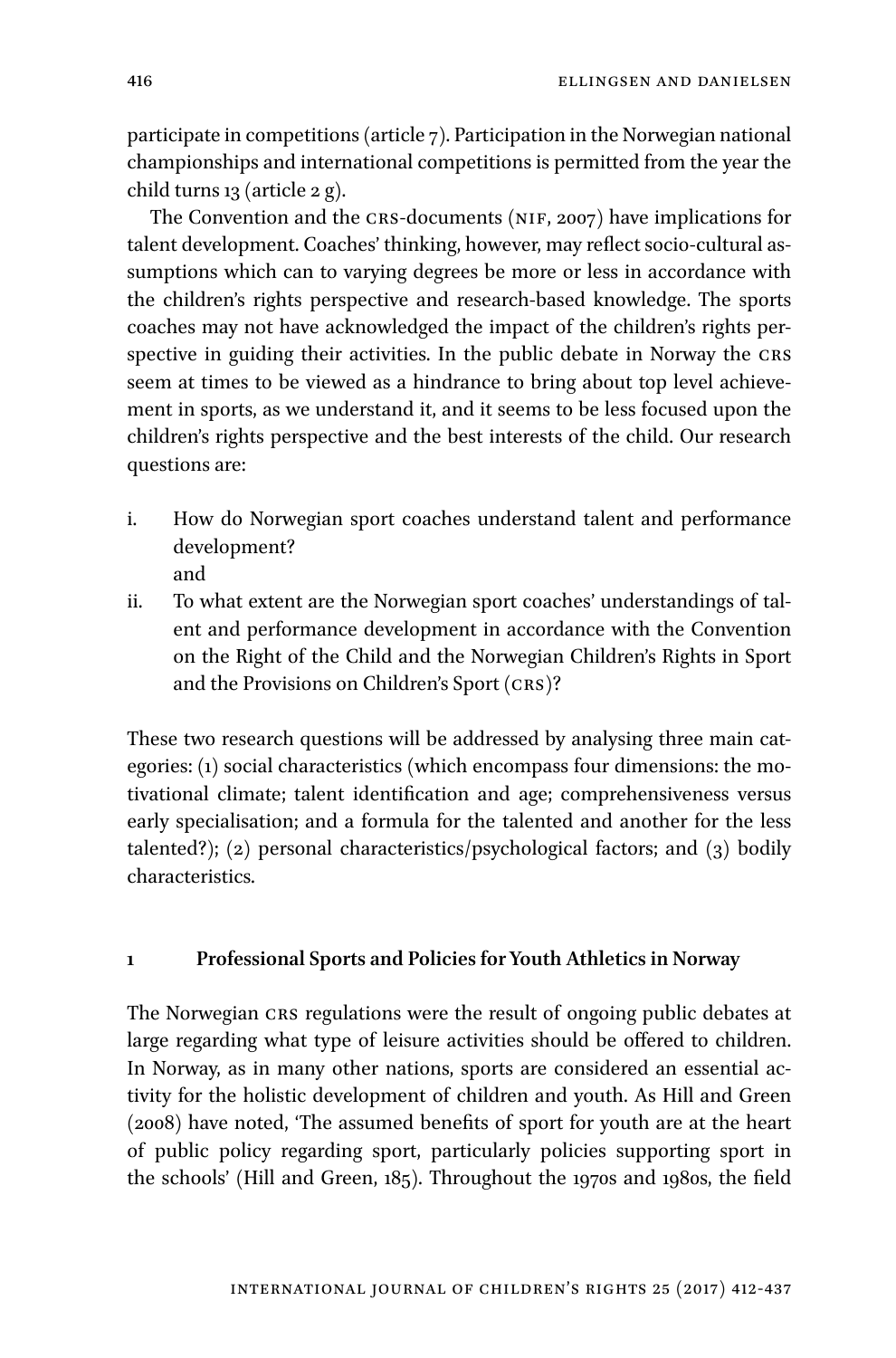of children's athletics and sports expanded rapidly. These activities, which previously were organised by the public schools in the country (attended by about 98 per cent of Norwegian children) were transferred to the onus of local community organisations. However, neither the equipment nor the regulations of leisure sport activities took into consideration children's age-specific needs, such as their physical qualifications and maturity level. At the same time, various specialised athletics and local sports associations began competing for the attention of children and their parents, and this rivalry were characterised by a conflict between two fractions. One argued for an educative and health-fostering approach to sport, supported by the scientist, explorer and Nobel Peace Prize Laureate, Fridtjof Nansen, the other fraction argued for a more Olympic and achievement-oriented approach (Olstad, 1987). The two approaches reflect a long history of friction between schools and sports clubs, and in view of this, the collaboration between schools and sport clubs in Norway could be both difficult and challenging (Skirstad, Waddington, and Säfenbom 2012; Støckel, 2010).

Against this backdrop, the Norwegian athletics communities wanted to develop a common platform for children's leisure sports with a strong focus on the specialised value of athletics and to develop sports that were adaptive to children's mastery levels, needs and wishes (Tollånes *et al*., 2007). Today, Norway has an umbrella organisation for athletics, which is one of the oldest sports organisations in the world (Skirstad *et al*., 2012). It encompasses all specialised leisure athletics and local sports associations, i.e. the Norwegian Olympic and Paralympic Committee and Confederation of Sports (NIF). This organisation, together with the crs, ensures that the same rights and regulations apply to all athletics activities. The nif cooperates with other Nordic countries (i.e. Finland, Sweden, Iceland and Denmark) regarding children's leisure athletics and sports. Although the other Nordic countries have similar guidelines, none of them have a regulatory framework with sanctions equivalent to the crs. However, features of the mentioned conflict can still be seen in today's tension regarding the objectives of publicly funded sport (Skirstad *et al*., 2012).

#### **2 Theorising Athletic Talent**

Talent identification is complicated, partly because assumed innate abilities can often be identified only later in life (Ellingsen, 2009, 2015). Globally, the field is characterised by a lack of consensus in relation to how talent should be defined or identified, and there is no uniformly accepted theoretical framework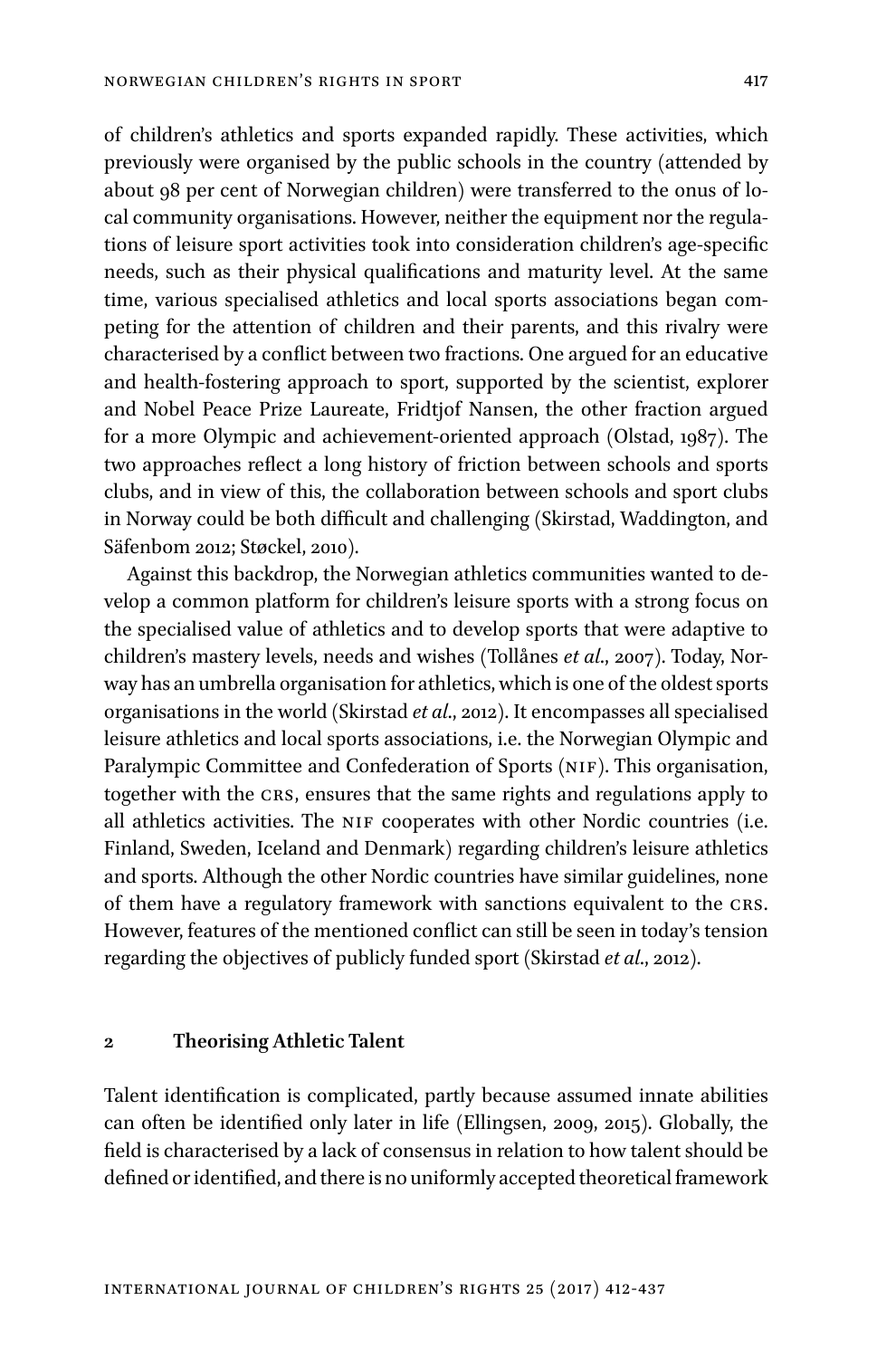to guide current practices (Vaeyens *et al.* 2008: 703). Gagné's "Differentiated Model of Giftedness and Talent" (1995) offers a widely accepted theory for conceptualising the various components of talent and giftedness. Talent narrowly conceptualised is viewed as something that is innate or inherent, and thus something one either does or does not have (Howe, Davison and Sloboda, 1998). In contrast, Gagné's theory proposes a broader conceptualisation of talent as something that can be brought forth or developed over time, such as physical qualities, interests, motivation, efforts of exercise, mental skills and learning strategies (Abbott and Collins, 2004, Gagné, 2000).

We use the following definition of talent, which is based on an amalgamation of definitions found in recent research: *a set of characteristics, competencies, and abilities that are developed on the basis of inborn potential and many years of (athletic) practice in interaction with the surrounding environment* (modified from Tranckle and Cushion, 2006). This definition is based on a multi-dimensional view of talent as the sum of a range of qualities and factors within which the development of the whole individual is central, and as something dynamic that can be developed in interaction with the environment, which can facilitate or inhibit the development of performance and talent.

This view of talent is clearly in accordance with the best interest of the child, and to 'develop the child's personality, talents and mental and physical abilities to their fullest potential' (crc, article 29a), which implies that a child's potential and talent shall be made on the child's own terms and prerequisites and not based on adult perspective and desires. As emphasised by Brackenridge and colleagues (Unicef, 2010), it is urgent to define young athletes as children first in a way that is appropriate to their needs and as athletes second. However, it has become evident that children with exceptional athletic potential are too often treated as adults, which has serious consequences for the realization of their human rights and their access to protection and defence (Unicef, 2010).

Moreover, a number of studies show that early identification of talent is problematic (Bloom, 1985), and the evaluation of future potential using various talent-related testing regimes has proved to be unreliable for the prediction of athletic achievements later in life (Abbott and Collins 2004). As the work of Gagné (2000) and Tranckle and Cusion (2006) indicate, talent is a much more complex phenomenon than most early identification strategies can accommodate. It involves various conditions and characteristics related to both the person and environment (Storm, Henriksen and Christensen, 2012). Thus, talent identification based solely on benchmarked achievements in relation to age has both serious limitations and a high probability of significant errors.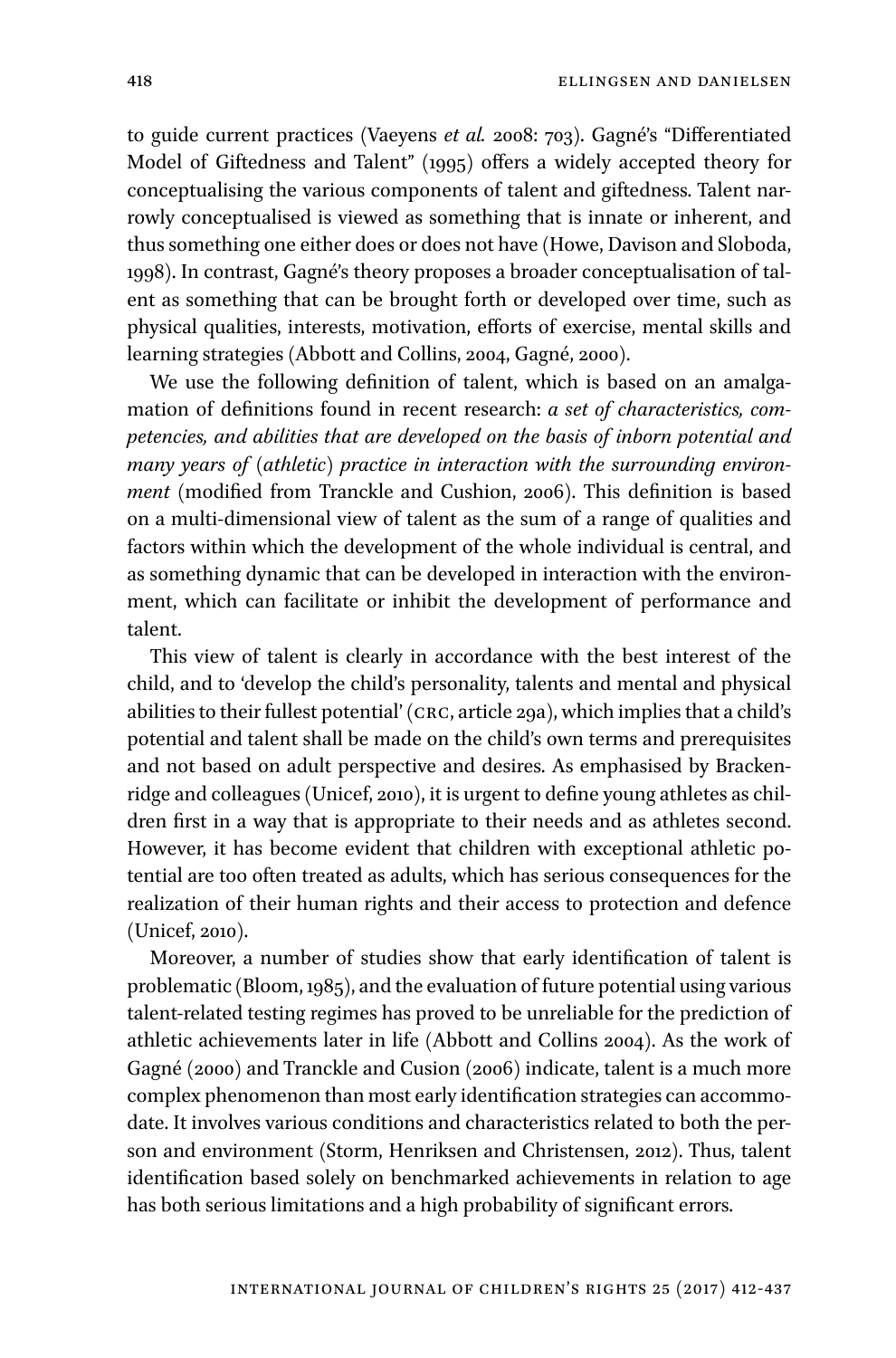#### **3 The Significance of the Coach in Talent Development**

Sport coaches' understanding of talent is likely to influence how children and adolescents who participate in leisure or sport activities are evaluated (Gagné, 2000). The coaches' personal orientation towards coaching, the sport context within they operate and how the coaches perceive their athletes' behaviour and motivation, may be primary factors in creating a safe and enjoyable environment for young athletes (Mageau and Vallerand, 2003). Few previous English language studies have examined the practices and perceptions of sports coaches in Scandinavia. Eliasson (2015) used a theoretical standpoint of childhood to enhance the understanding about how children's rights, as outlined by the Convention, are experienced by child athletes and six adult coaches in the context of sports clubs in Sweden. The data was gathered through semistructured interviews, and the findings indicated that the participants did not find the Convention meaningful as a policy document, and they did not experience any systematic, deliberate or preventive work with regard to the rights of the child in their sport clubs. Eliasson discusses challenges in the children's sport context, including children's rights, the social ordering of children and adults and the goal of making children's sport a safe activity for children.

According to achievement goal theory (AGT) (Ames, 1992; Dweck, 1986; Nicholls, 1992), the coach may be regarded as a significant other in creating the various psychosocial learning environments in which individuals judge their competence and define successful accomplishment, which seems to be the critical preconditions for motivational processes (Duda, 2001). A mastery goal orientation is likely to motivate individuals to seek skill or knowledge, make an effort, and perform to the best of their ability or experience personal improvement. In contrast, a performance goal orientation motivates individuals to focus on the adequacy of their ability and the demonstration of superior competence (*ibid*). Sarrazin *et al*. (2002) found that a mastery goal orientation emphasising processes of self-determination (SDT) (Deci and Ryan, 2000), may provide adolescents with quality motivation and inhibit dropping out in the field of sports. This research indicates the importance of various environmental factors that may contribute to the development of athletic talent. This also means a clear crc perspective, not only in connection with the training and development of young talents, but also when it comes to education of coaches.

Larsen *et al.* (2015) interviewed 18 coaches in youth football in Norway and France who had participated in a community-based coach education programme, based on self-determination theory (SDT) and achievement goal theory (AGT). They were asked about their coaching practices. The results indicated that this education programme supported the coaches' efforts to develop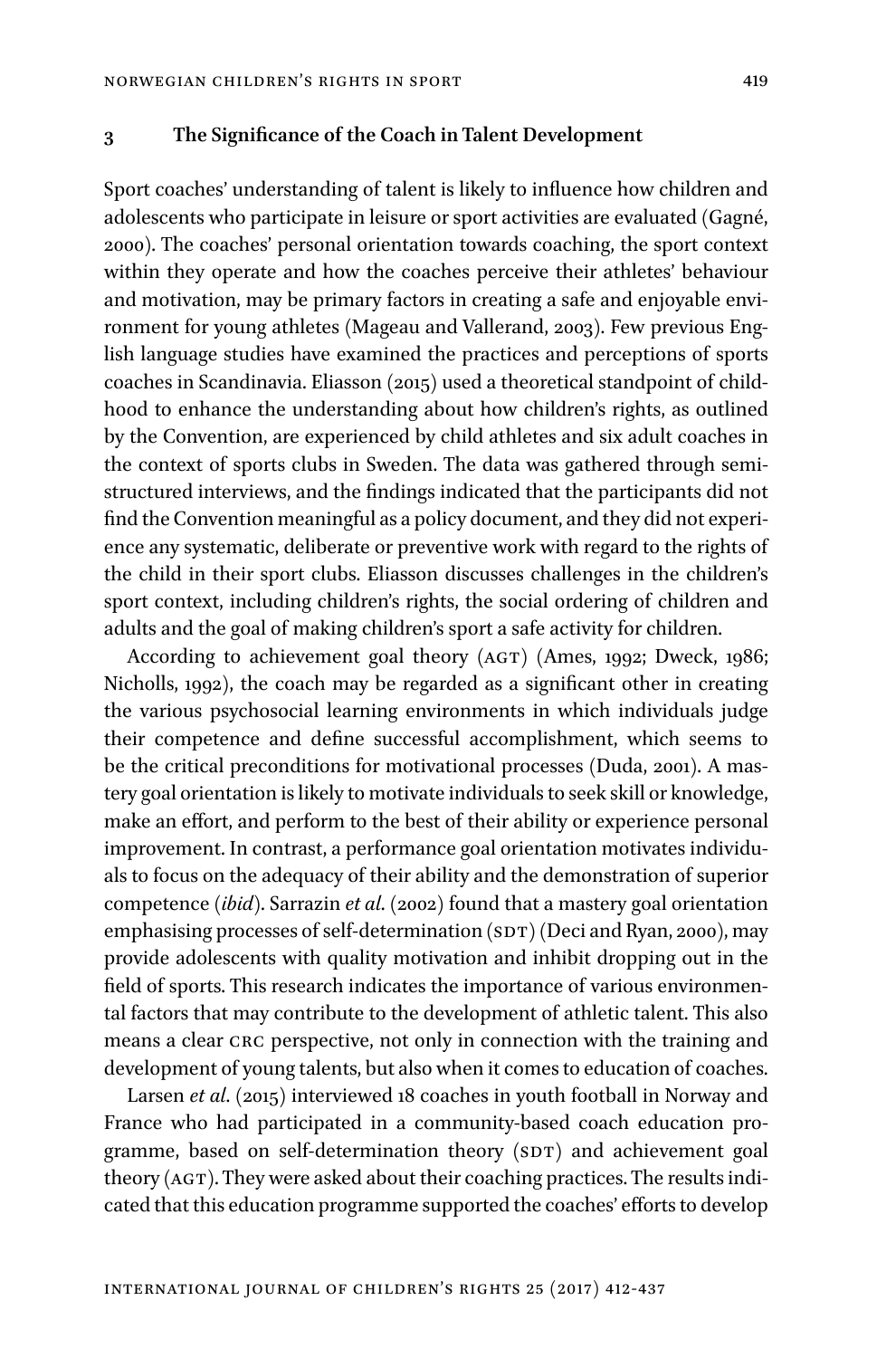and implement strategies to stimulate intrinsic motivation, enjoyment and long-term participation among the players. However, based on a systematic review of the effectiveness of interpersonal coach education programmes on athlete outcomes, Langan, Blake and Lonsdale (2013) found that it was difficult to draw firm conclusions around the effectiveness of coach education interventions. Another review of coaching research determined that most coaches have focused on participation promotion, and that the coaches receive little guidance with regard to developing talented pre-elites through key transitions toward elite status (Martindale, Collins and Daubney, 2005). Martindale and colleagues (2007) identified factors regarded essential by English elite sport coaches for the development of competitive athletes, such as a developmentoriented environment, a sense of autonomy and a strengthening of the athletes' self-regulation skills.

#### **4 Methodology – Research Design and Methods**

# **4.1** *Interviews*

This is a qualitative study that relies upon intensive, personal interviews. The approach falls into the constructivist paradigm, as classified by Hatch (2002). Knowledge from this study is regarded socially constructed in the interaction between the interviewer and the interviewees through questions and answers, and through transcription, analysis, interpretation and reporting (cf. Eliasson, 2015). Our interview guide was in part based on questions posed by Martindale *et al*. (2007), but was significantly modified to include domainspecific research questions and to suit the Norwegian context. In order to have the most focus on the statements of the informants, the design of the interview guide was theme-based with issues in regular sequence and with open questions only (Jacobsen, 2005). The interview guide focused on the following main topics: the hallmarks of talent; the significance of the coach and environment (as identified in the talent model of Gagné (1995)); talent identification and age; and diversity versus early specialisation. The coaches were not asked any questions about how they understood the Norwegian crs regulations including the main principles of the crc directly however, their answers are examined and analysed in the light of the children's rights' perspective.

### **4.2** *Pre-interview*

Before its implementation, feedback on the interview guide was obtained from five colleagues from the sports department of the first author, all of whom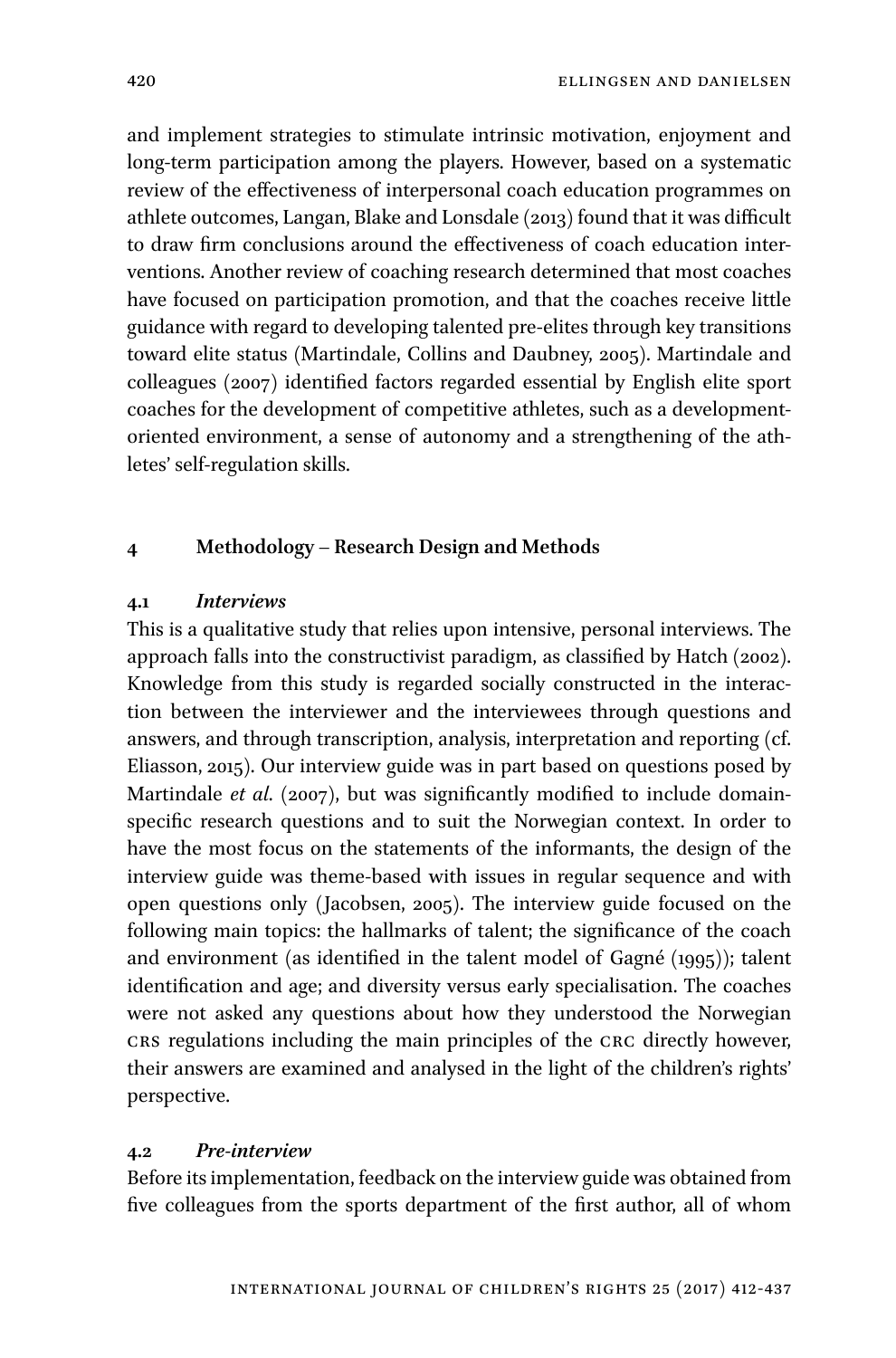were specialist professionals in athletics at tertiary level with several years' experience both in research and development (R&D) in the field and in coaching at higher levels. They had no serious objections to the questions, and only minor adjustments were made. This process contributed to a validation of our design, methodology and interview guide.

# **4.3** *Selection of Participants*

The research participants were sport coaches selected according to the following criteria: (1) experience with talent development among young athletes aged 5–15; and (2) regarded as expert coaches with experience of coaching at least the district level. With assistance from the NIF a total of eight coaches, seven male and one female, were selected: two from football (soccer), two from swimming, two from gymnastics and two from skiing. The reason for limiting the focus to these sports was that discussions of talent and talent development in Norway are frequently related to these particular sports. Informed consent was obtained. In accordance with the rules drawn up by the Norwegian Social Science Data Standards (NSD), as no personal information was collected, an ethics approval form was not provided. To ensure the anonymity of the informants, information regarding the gender and age of each individual is not included. Whilst the participants are all regarded professional coaches, most work part-time as a coach and have other full-time jobs as well. The practical selection of participants was facilitated by NIF through telephone requests.

# **4.4** *Profile of Participants*

Seven of the informants held a BA, MA or higher level Diploma, and all eight had comprehensive courses in their respective field of coaching. All had comprehensive coaching experiences, between 15 and 40 years and all had practised their respective sports of coaching. We refer to the two coaches of football as C<sub>1</sub> and C<sub>2</sub>; gymnastics as C<sub>3</sub> and C<sub>4</sub>, swimming as C<sub>5</sub> and C<sub>6</sub> and skiing as C7 and C8.

# **4.5** *Conducting the Interviews*

The interviews were conducted in NIF offices. Each of the eight interviews lasted for approximately 50–60 minutes, and all were digitally recorded. At the end of each interview, participants were asked whether they had anything more to add, but none provided anything beyond answers to the scheduled interview questions. After the formal interview, the informants were asked about the interview process. All informants were of the opinion that the interviews had been carried out in a professional manner, both because the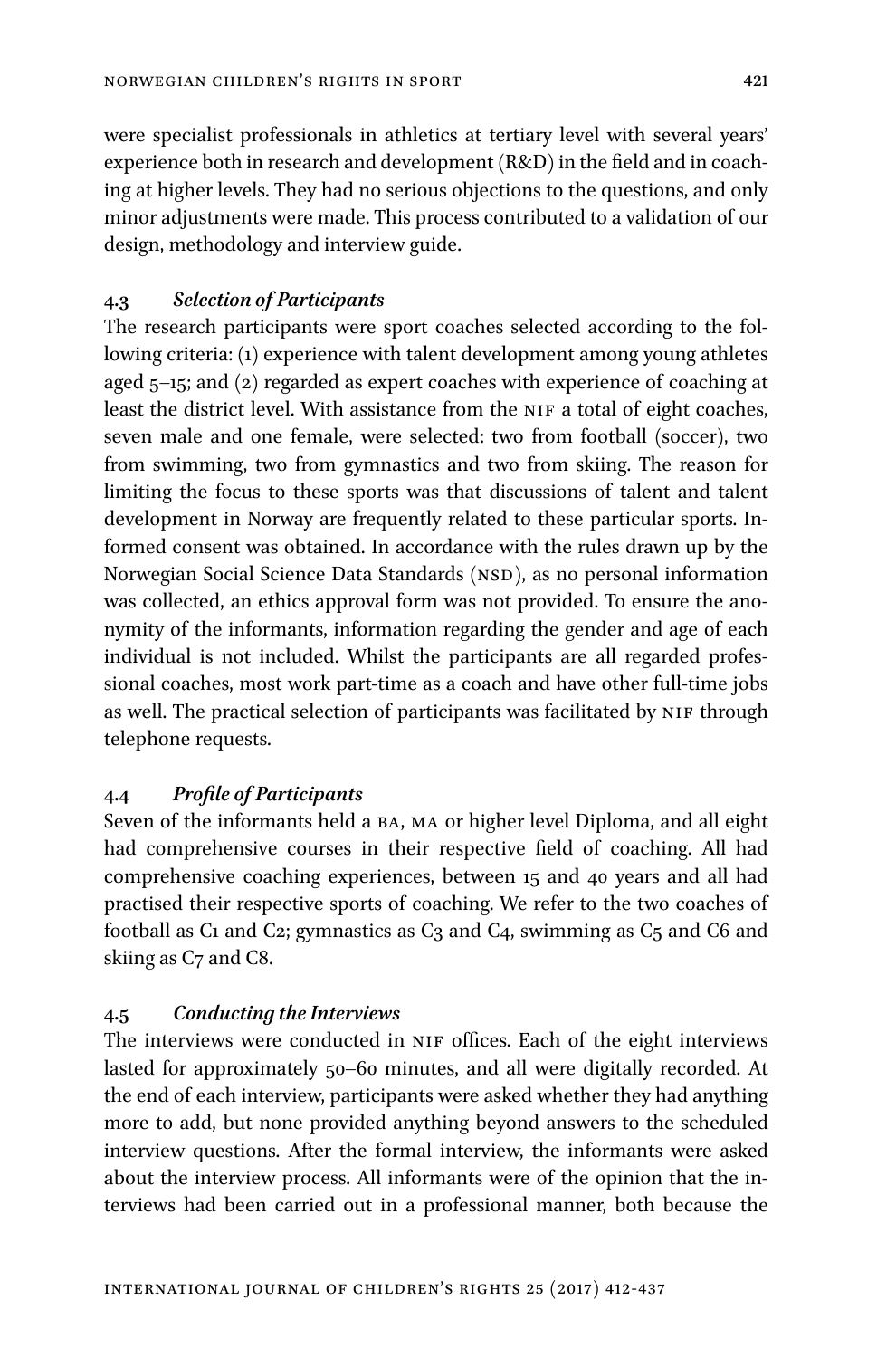topics were perceived as being relevant and appropriate (validity), and because they felt comfortable and secure in the interview setting (reliability). No names or personal information were collected, registered, or saved, and the interviews were transcribed so as to ensure anonymity. Only the authors have access to the recordings, which will be stored according to the proscribed regulations.

# **4.6** *Interview Transcription*

The first author transcribed the interviews. When the researcher personally carries out this work, he or she becomes more familiar with the data, which inherently strengthens the internal validity of the analysis, and ultimately, the interpretations (Krumsvik, 2014). Each interview was transcribed in full in order to ensure that the interview discourse as a text was readily accessible to analysis, thereby allowing further examining and refining the textual interpretations (Kvale, 1996; Jacobsen, 2005). When interviewees paused, or expressed feelings through, for example, laughter, this was registered, and the inclusion of these discursive features also contributed to strengthening the reliability (Krumsvik, 2014).

#### **4.7** *Data Analysis*

The analysis and interpretation of the interview data followed similar guidelines to those described in Martindale *et al*. (2007) and required both an inductive and deductive approach. The inductive approach was employed in the analysis of the coaches' statements, categorisation and interpretations of the coaches' self-reported practices, in order to develop a theoretical understanding of the data. The deductive approach was employed in the application of the interview guide, which was developed from previous research and theory related to talent in general, and athletic talent development in particular, and finally in analysis of the data in the children's rights perspective. The first and second authors independently examined both the recorded and the transcribed versions of the interviews. To ensure the reliability of the findings, the researchers also categorised each interview before they met.

The goal of this study is not to draw general conclusions from a small sample of coaches to a larger population. Our research has an intensive design which means that we have conducted in-depth interviews in an effort to extract as many details and nuances as possible regarding an actual phenomenon, rather than focusing on how many people experience the phenomenon or the general differences in the ways in which the phenomenon is experienced. Our indepth approach is an attempt to provide as comprehensive an understanding of the research questions as possible (Jacobsen, 2005: 89–90).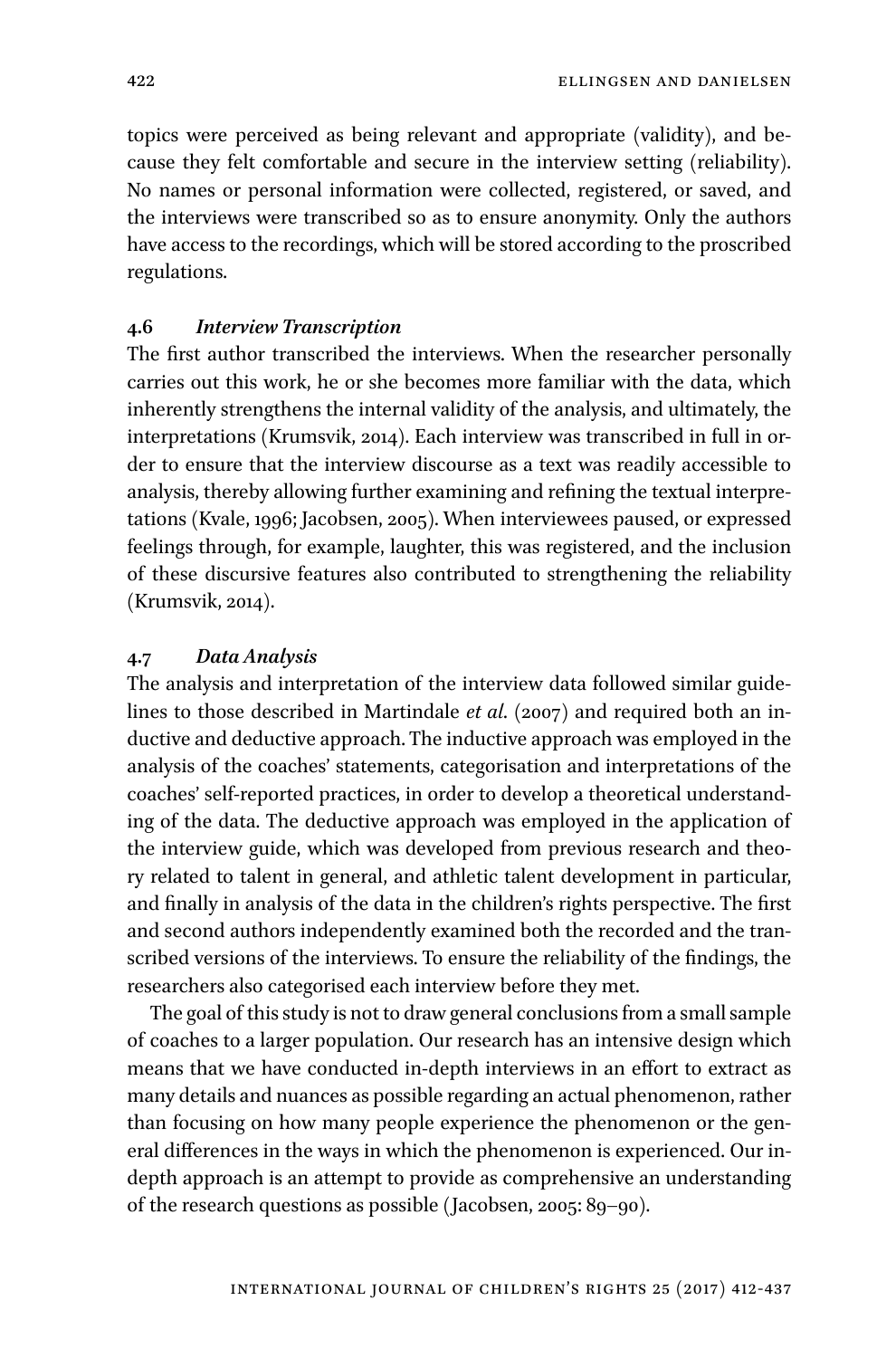#### **5 Result Presentation and Discussion**

#### **5.1** *What are the Hallmarks of Talent?*

Regarding the first research question, the findings indicate that both the concept of talent and the various understandings of its manifestations are by nature rather complex. Based on the analysis, the coaches' statements in this regard were divided into the three main categories:  $(i)$  social characteristics;  $(i)$ personal characteristics/psychological factors; and (3) bodily characteristics (see figure 1). The children's rights perspective of the second research question is addressed by analyses within these categories.

#### **5.2** *Social Characteristics*

Table 1 provides an overview of the extent to which each football (soccer), gymnastics, swimming, and skiing coach consider various social characteristics as important in relation to talent development.

The table indicates that the coaches seem to consider factors related to social characteristics to be the most important to talent development. For the purposes of this article, social characteristics are employed synonymously with "sociocultural characteristics" and "environmental factors". More precisely, they include the significance of others (parents, siblings, friends, coaches), a stimulating and safe environment, varied training with an emphasis on social



Figure 1 *Sport coaches' talent perspective*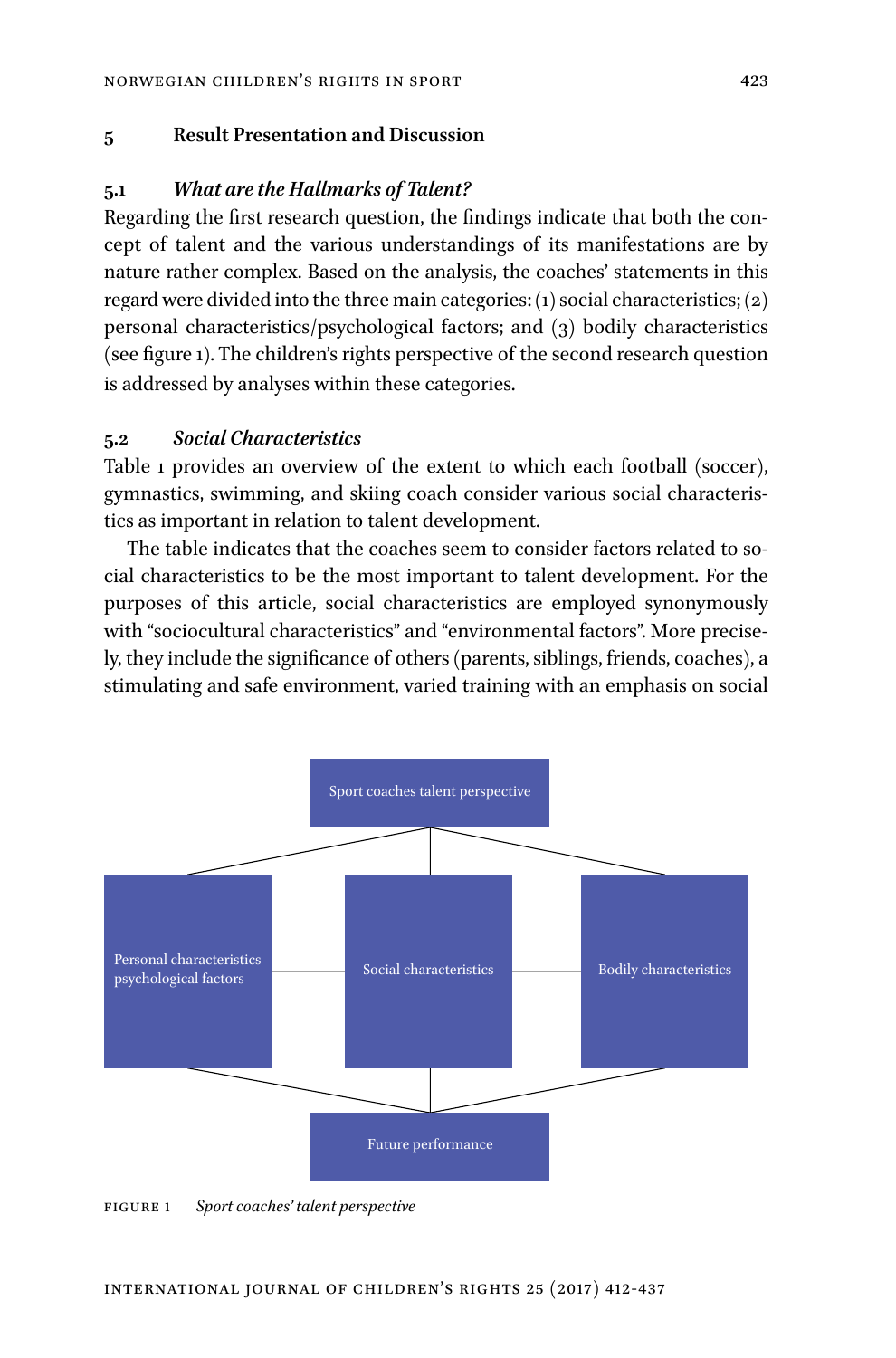| Participant | <b>Sport</b>      | Importance<br>of social<br>characteristics | Importance<br>of personal<br>characteristics | Importance<br>of bodily<br>characteristics |
|-------------|-------------------|--------------------------------------------|----------------------------------------------|--------------------------------------------|
|             |                   |                                            |                                              |                                            |
| Coach 2     | Soccer            | Very important                             | Important                                    | Not important                              |
| Coach 3     | Gymnastics        | Important                                  | Important                                    | Very important                             |
| Coach 4     | <b>Gymnastics</b> | Very important                             | Important                                    | Very important                             |
| Coach 5     | Swimming          | Very important                             | Important                                    | Important                                  |
| Coach 6     | Swimming          | Very important                             | Very important                               | Important                                  |
| Coach 7     | Skiing            | Very important                             | Very important                               | Not important                              |
| Coach 8     | Skiing            | Very important                             | Very important                               | Not important                              |

Table 1 *Perceived importance of social, personal and bodily characteristics in talent development*

activities, and a good support network, which were all regarded particularly important to the coaches. This interpretation is based on statements by the participants, such as:

The main point of our work is to create a good environment and a good training culture. A good social environment helps to lift everyone, not just for those regarded as the best  $(C_1)$ .

The social aspect is very important. Creating an achievement culture and an environment where they [the children] support each other and are having fun, is perhaps one of the most important aspects (C6).

As we understand it, the coaches' (CI; C6) statements can be theorised to reflect behaviours that nurture children's inner motivational resources, which are likely to be in accordance with crc article 3, the best interest of the child. Several coaches emphasised the importance of children having fun in the sports context, and this is highly relevant to the children's right perspective. crc, article 31, stresses children's right to engage in play. Furthermore, the Norwegian crs regulations point out that the reason for children to engage in sport is that they enjoy it.

In the talent model of Gagné (1995), various environmental factors which impact on talent development in young athletes are identified, the foremost of which being the roles of others, such as parents, friends and coaches, because

international journal of children's rights 25 (2017) 412-437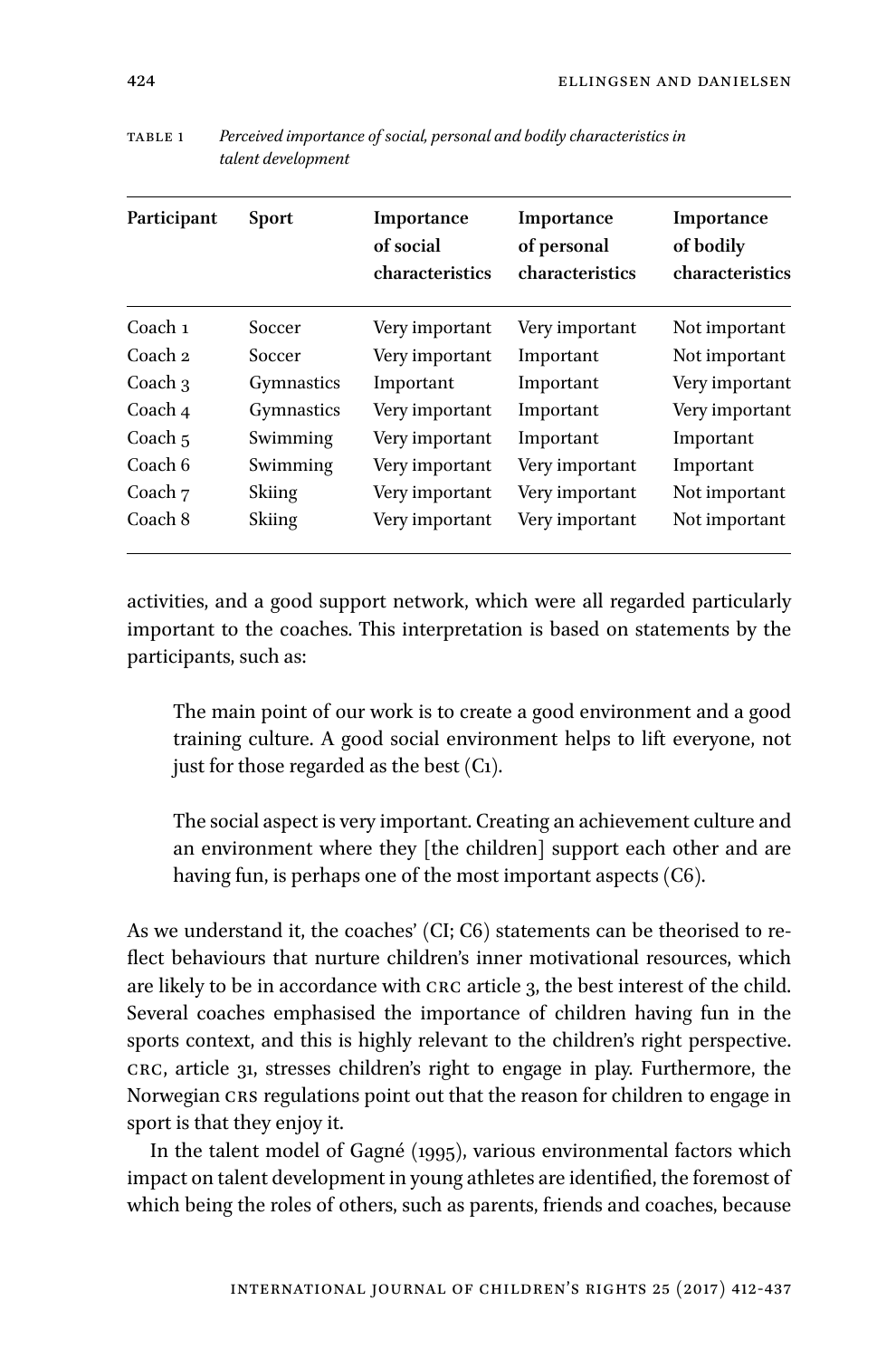in their capacity as caregivers and role models they can provide the child protection and care and contribute to a positive development to the best interests of the child. The importance of others is clearly recognised in children's rights, such as CRC, articles 3 and 5. The importance of environmental factors is supported by the work of Henriksen and Mortensen (2014) who based their findings on interviews with elite athletes. Our findings confirm that coaches consider others such as parents, siblings, friends, and coaches to be significant factors. For example, one participant stated that, 'Without the support from parents and other important adults, it is difficult for a young person to develop his or her talent' (C<sub>3</sub>). In particular, the coaches emphasise that parents are important, both as role models and through their presence and interest in their children's activities. These findings correspond with other studies conducted in Norway and usa (Breivik and Gilberg, 1998; Rønbeck, 2006). Good communication between parents and coaches is also considered important, especially when the children are young, according to the coaches.

As we understand the informants, they regard it as important that a coach is fully trusted by his/her athletes and is a qualified trainer, with good subjectspecific skills and experience. They highlighted the senior position of the coach as bearing the ultimate responsibility for supporting the athletes. Since the senior position entails a great responsibility of a higher ranking coach, these expressions may be interpreted as representations of an awareness of the imbalance of power between athletes and coaches, and between children and adults more generally, due to the dominant order between generations. In much the same way as recent educational research has identified teacher influence as the most critical environmental factor in student achievement variances (Hattie, 2012), coaches are likely to play a crucial role in the development of young athletes. This view appears to be supported by the Norwegian coaches in the present study. The coaches placed particular emphasis on their role as a motivator, care person, conversation partner and general mentor, recognition which is in accordance with their holistic perception of athletes: 'The human characteristics that a coach has as a person are to me 100 times more important than their skills as a football-coach' (C1). Because this statement places the person first and the sport second, it can be understood to be in accordance with the crc, Brackenridge and colleagues (Unicef, 2010) as mentioned in the introduction section, and for example article 1, 'Safety and security' of The Norwegian Children's Rights in Sport (crs): 'Children have the right to participate in a safe and secure training environment without any inappropriate pressure or exploitation'. In accordance with the findings of Martindale *et al*. (2007), the coaches stressed the importance of providing a balance in the everyday life of the athletes by having pursuits outside of sports.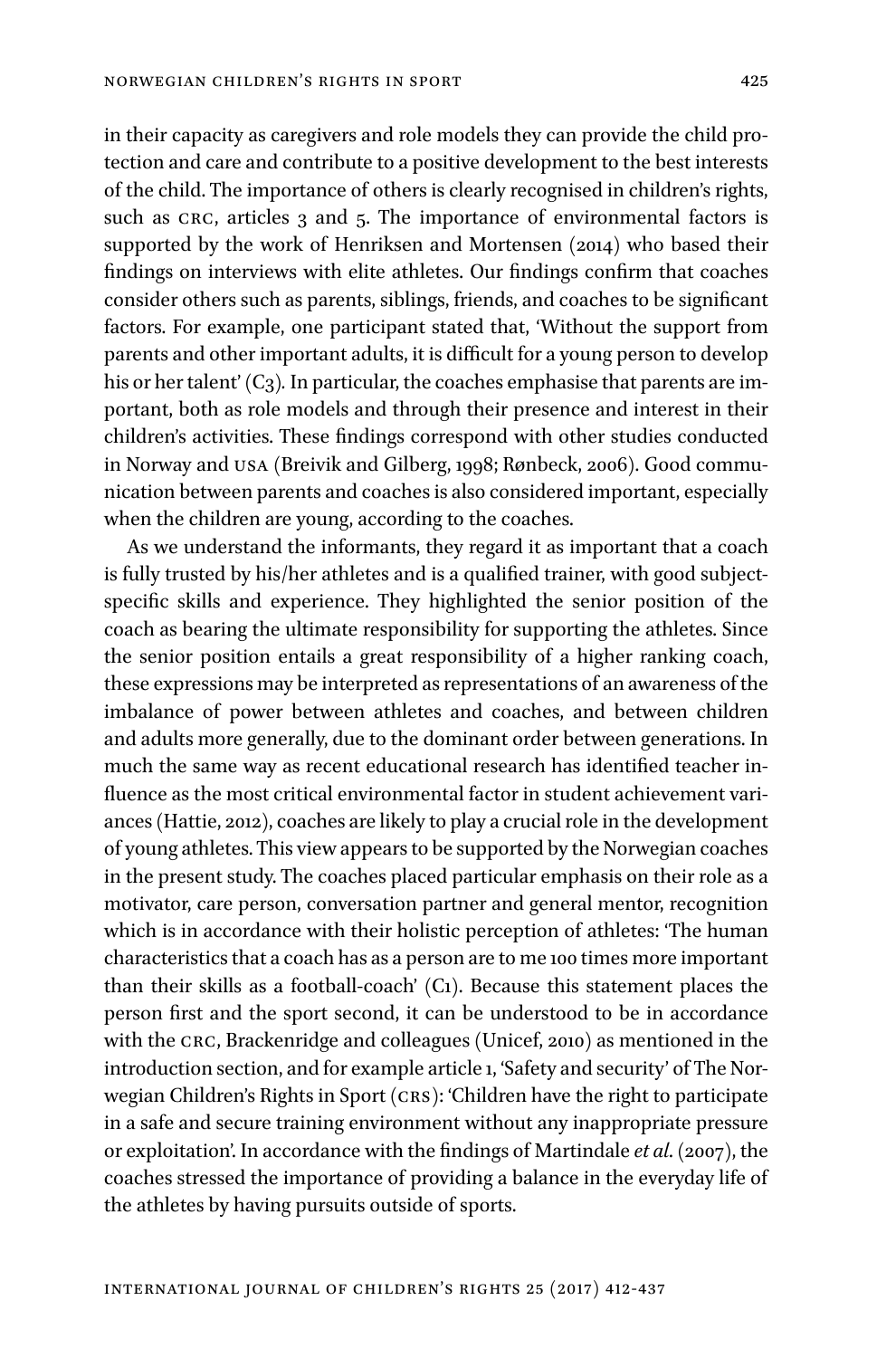## 5.2.1 Motivational Climate

A rather pointed question regarding how best to groom effectively young athletes for elite achievement was one posed to the participating coaches. Given the complexity of the topic, they had difficulties in answering the question. One coach stated that the "recipe" would differ from person to person. Nevertheless, the coaches identified a range of factors as being important. In addition, which also speaks to the above mentioned significance of others, the coaches indicated that it is important for a young athlete early on to experience achievement in a mastery-oriented and safe environment. Similarly, crc, articles 5 and 29, underscore the importance of an environment where children can grow and reach their potential consistent with the evolving capacities of the child. Mastery and safety are further emphasised in articles 4 and 1 of the Norwegian Children's Rights in Sport (crs) respectively. The importance of mastery is supported by prominent theories of motivation, such as achievement goal theory (AGT), as presented in the introduction (Duda, 2001). In addition, the coaches stressed the distribution of training with social activities, especially when children are young. Further, coach C1 and coach C2 emphasised that children should remain in their own age-appropriate clubs for long as possible and not be transferred to other more performance-oriented clubs at a stage that is too early in their development. This is in accordance with the children's rights perspective and The Norwegian crs regulations presented in the introduction of this article, for example crs, article 3, based on the children's needs.

The development and maintenance of a secure environment that facilitates positive development, whilst offering appropriate challenges and even room for modest failures, was mentioned by the coaches as being very important. In their view, the athletes must experience a sense of belonging to their environment, and the environment must be supportive and characterised by open and honest communication. This is important to friendship and well-being as stated in article 2 of The Norwegian Children's Rights in Sport (CRS). Factors such as social interaction, psychological state and athlete-coach relations have, according to Fishbein (1992), an impact on the athlete's motivation, in both the short and long term. A mutual interest in making each other good performers, were also emphasised as key environmental objectives by the coaches. Moreover, coaches such as C1 and C6 highlighted the significance of working with attitudes towards issues on violations of the rules of conduct, especially the negative ramifications of swearing. Phrased differently, the coaches held that the better quality of the motivational climate, the greater the demands the athletes will make of each other. In addition, many informants stated that parents are also a part of the whole motivational climate  $(C_1, C_2, C_3, C_4, C_7)$ .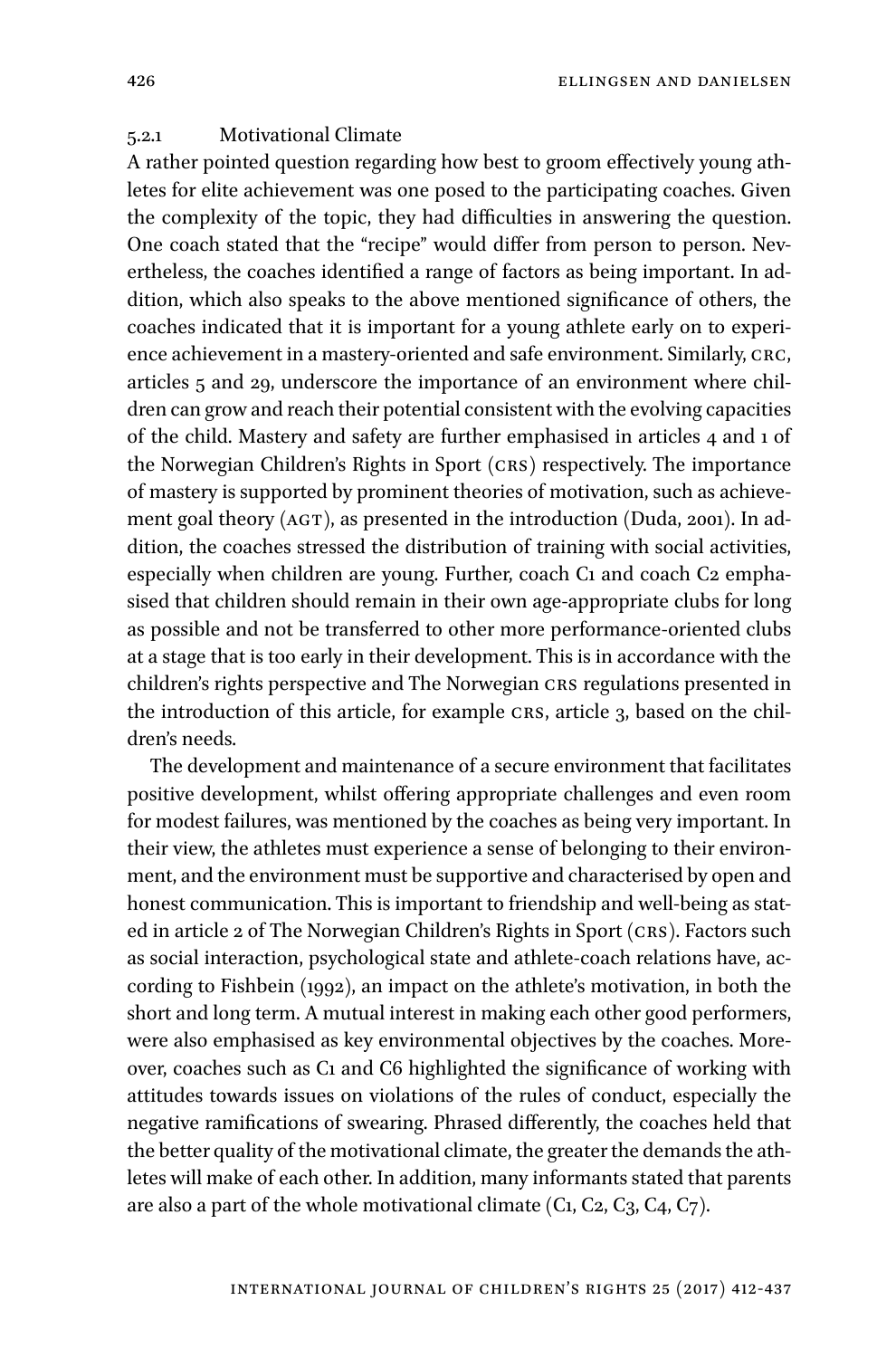According to the coaches, a favourable learning and training climate also involves a high degree of self-determination and individual autonomy. Not only was this regarded as an essential premise for optimal learning and growth by coaches, it is also in accordance with research-based knowledge and motivation theory (Ryan and Deci, 2000). Conversely, the psychosocial climate can be perceived as so challenging that it may have a significantly negative influence on the efforts of the athlete (Ryan and Deci).

The coaches' emphasis on self-determination and autonomy might also be related to crc, article 12, which points out that children have a right to be heard about things that concern them. The importance of children's influence is further stressed in article 5 of The Norwegian Children's Rights in Sport. However, this rights-based perspective was absent in the interviews. We do not have data on the extent to which the coaches involve children in decisions and how children's views are handled in the sport context. The lack of explicit reflection on this might indicate that the coaches do not work deliberately or systematically with children's rights. The absence of reflection on children's citizenship is not surprising given the very little explicit consideration accorded to children's voices in society and even by political theorists (Bacon and Frankel, 2014). Quennerstedt (2016: 657) state that 'children's perspectives have rarely been used to question or develop human rights thinking'.

## 5.2.2 Talent Identification and Age

The coaches stressed the significance of maturation and growth, and not age in itself as a condition for success in sports. Whilst the coaches from the fields of gymnastics and swimming stated that the identification of talent may take place from the ages of seven or eight or even earlier (six-seven years)  $(C_3, C_4)$ C4, C5, C6), the football and skiing coaches believe that talent identification should wait until at least the age of  $12-14$  (C1, C2, C7, C8). In a children's right perspective, caution is warranted with respect to early identification of talent, to ensure the best interest of the child, and to avoid abusive practices as reported in the introduction.

Several studies have shown that young athletes born early in the year perform better than those born later the same year (Helsen *et al*., 1998). This is not a random finding but rather attributed to the fact that their development is more advanced than their peers physically, mentally and socially. This, in turn, leads to increased attention and more stimulating support from coaches (Mush and Grondin, 2001). In contrast, those who do not excel receive less attention and less support, both in relation to training and to competitions (Wilson *et al*., 2006). Consequently, this leads to a loss of motivation, as well as impeded self-efficacy (Thompson *et al*., 2004). These findings are in accordance with the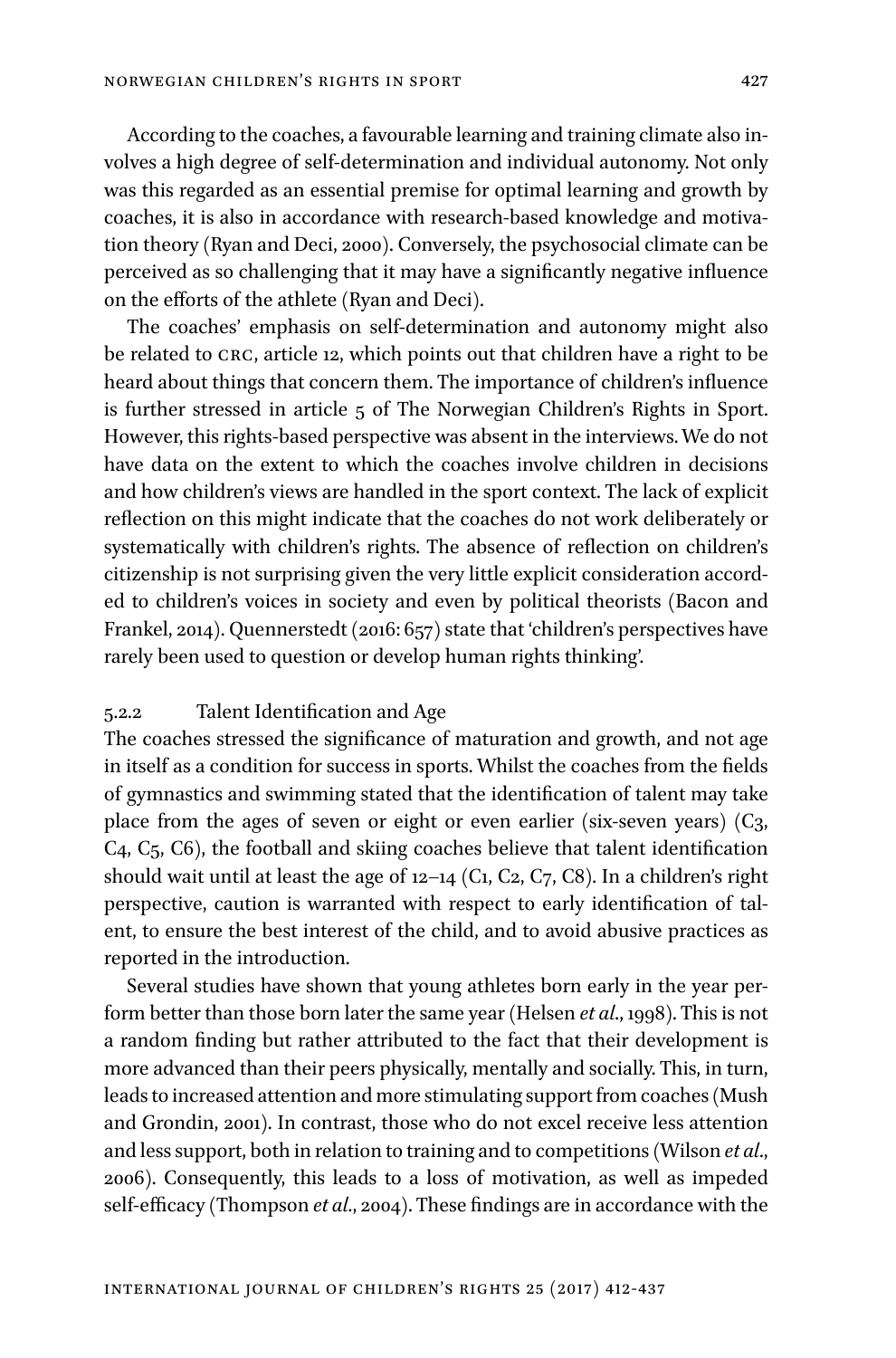definition of talent presented in the introduction; namely, something that is developed in interaction with the surrounding environment.

# 5.2.3 Comprehensiveness versus Early Specialisation

The coaches stated that an often-discussed dilemma amongst their peers is comprehensiveness versus early specialisation. Indeed, our analysis shows that the coaches agree that comprehensiveness at an early age can be correlated to top achievement later on. They stress that the activities must be comprehensive, enjoyable, varied, yet still challenging. This is consistent with children's right to play and relax contained in crc, article 31. Children have also a right to join in a wide range of cultural, artistic and other recreational activities (crc, article 31), also beyond sport, which will contribute to the development of the whole person. Further, the coaches state that successful talents often have broader sports background than less flourishing athletes. This may seem counterintuitive since two coaches (C4, C6) emphatically insisted on the importance of early specialisation, which could be questioned in light of crc, article 31 and the crs regulations. Coaches from the fields of gymnastics and swimming state children should not play too many sports for too long. C4 and C6 emphasised that some skills may be difficult to develop without the correct motoric stimulation at a young age. Specialisation, in their view, should take place from about 10–11 years of age, and comprehensiveness should be limited to activities that are closely related to the talented individual's chosen sport. Interestingly, previous research has offered tentative evidence to suggest that an earlier onset and a higher volume of discipline-specific training and competition, and an extended involvement in institutional talent promotion programmes during adolescence, are not *per se* associated with greater success in senior elite sports (Vaeyens *et al*., 2009: 1376). Rather, it is common for youth athletes to benefit from experience in multiple sports, engendering a phenomenon known in the research literature as the 'talent crossover athlete' (Vaeyens et al., 2009: 1374).

The views of the gymnastics and swimming coaches seem to be contrary to research findings indicating that more specific and one-sided training within one special field of sport should not take place until the age of about 15 (Baker *et al*., 2003) or later (Carlson,1988, 1991; Breivik and Gilberg, 1998). However, what counts as junior in one sport might count as senior in another, because competitive sporting careers may peek at different ages in different sports (Unicef, 2010). According to Baker *et al*., (2003), the focus should be first and foremost on whether the training is adjusted to the premises of children and youth, and their needs and interests. This children's right perspective (crc,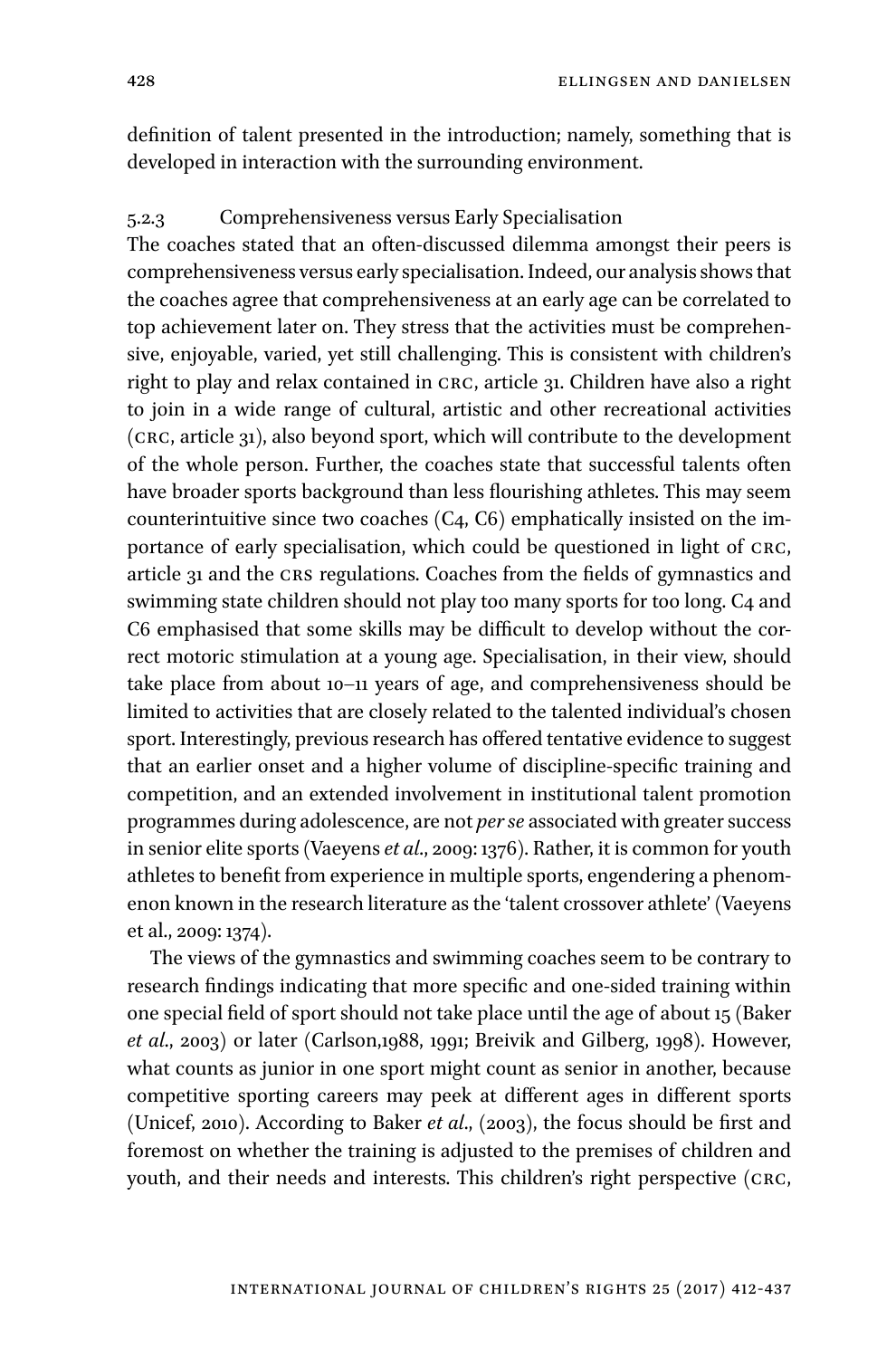article 3) is also clearly reflected in the Norwegian crs regulations on children's leisure athletics/sports. Additionally, in their study of English coaches in top-level sports, Martindale *et al*. (2007) found that the participants considered comprehensiveness to be preferable. Their findings also indicated that training must be adjusted to the premises of the individual athlete (Martindale). This is also in accordance with the views of the Norwegian coaches.

In the view of most of the participants in our study, comprehensive training for youths involves less in-depth training in a particular sport chosen for specialisation. One coach stated that, 'If they [the children] had begun with more comprehensive training when they were six years old, but with a lot of different sports activities, then I think they would have needed less training in their teens' (C1). Another coach emphasised that '… It is important to see the whole person'  $(C_4)$ . This point of view is supported by the studies of Williams and Ford (2008) on English junior football players. Côté and colleagues (Côté *et al*., 2003; 2007) also compellingly theorised a critical division between "Deliberate Play", characterised by playful, joyful and varied physical activity that is performed because it has a value in itself, and its opposite, "Deliberate Practice". The latter is an activity of instrumental value, performance-oriented and inherently less joyful, and in many cases directly controlled by adults. The activities of "Deliberate Play" correspond best with children's right to play (crc, article 31) and the best interest of the child (crs, article 3).

5.2.4 One Formula for the Talented and Another for the Less Talented? None of the coaches in our study organise and segregate training on the basis of talent. The coaches emphasised that ensuring the players' safety and providing the opportunity for positive mastery experiences are important objectives when working with all young athletes, in addition to other important factors such as enjoyable physical training and maintenance of an effective social support network. Nevertheless, the coaches observed some notable differences, in that in their view, the less talented seem to be satisfied when they are having fun and experiencing limited mastery. Talented children seem to require more demanding, precise and unambiguous goals. In addition, there seem to be differences in the athletes' abilities to participate in rigorous training. The talented athletes are considered to learn new things more easily than other athletes; they set higher goals for themselves, and they expect better returns for their efforts. This topic appears to call for further research, with a particular attention to environmental factors in schools and community settings, and personality types and motivational profiles of youth athletes and coaches.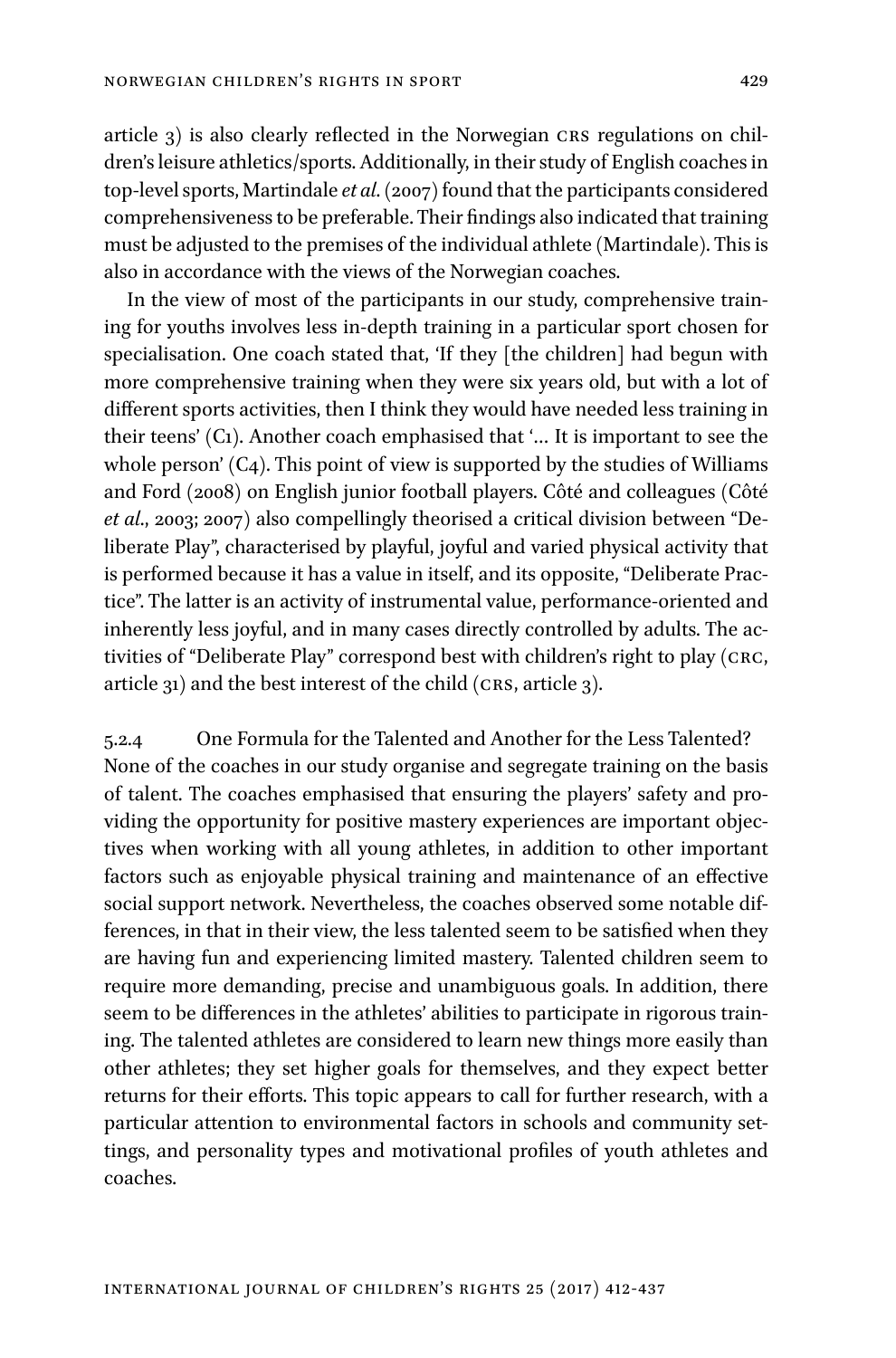#### **6 Personal Characteristics**

To a lesser extent, the coaches also agreed on the importance of personal characteristics, as indicated in figure 1 and table 1. Most of the coaches shared the view that a talented youth is a person who "picks things up fast" and is eager to learn. The talented youths also seem to distinguish themselves from others both intellectually and in the way they communicate. Moreover, they show abilities to structure and plan their own training, are eager to train, and are more highly motivated than others according to the coaches.

Our analysis generally indicates a common view shared by the coaches regarding the qualities that best characterise talented youths. In particular, they agree that the talented children are in most cases more highly motivated than others and are mastery oriented (cf. Duda, 2001). This is also expressed in their school achievement, according to the coaches; 'I believe that their interest, the pleasure of their activities, and experience of mastery, − [are] the most important things … I see a connection. I can see it in their eyes, the sparkling of the ones who wish to be really good' (C1).

The coaches also explained that talented youth are typically responsible and rarely selfish, as well as having empathy and caring about others. This chimes well with research that indicates that there is a relationship between empathy, social behaviour and self-esteem (Laible *et al*., 2004). Moreover, it is most often the talented youths who offer to help when the coach or fellow athletes require assistance, for example when the equipment must be cleaned after a training session.

#### **7 Bodily Characteristics**

With regard to the question of the importance of bodily characteristics as premises for achievement in a given field of sports, there were clear differences in the views represented by the eight participating Norwegian coaches (see table 1). Whilst this was not an important issue in football (soccer) and skiing, the coaches in gymnastics and swimming took the opposite view. In particular, the gymnastics coaches highlighted the importance of having the "right" body.

As a basis for athlete selection in gymnastics and an indicator of the future success of the child, the gymnastics coaches  $(C_3, C_4)$  agreed further that parental body types and shapes can be important indicators. When they emphasise such use of bodily criteria in the selection of athletes, the two coaches speak out in conflict with the explicit objectives of the Norwegian crs regulations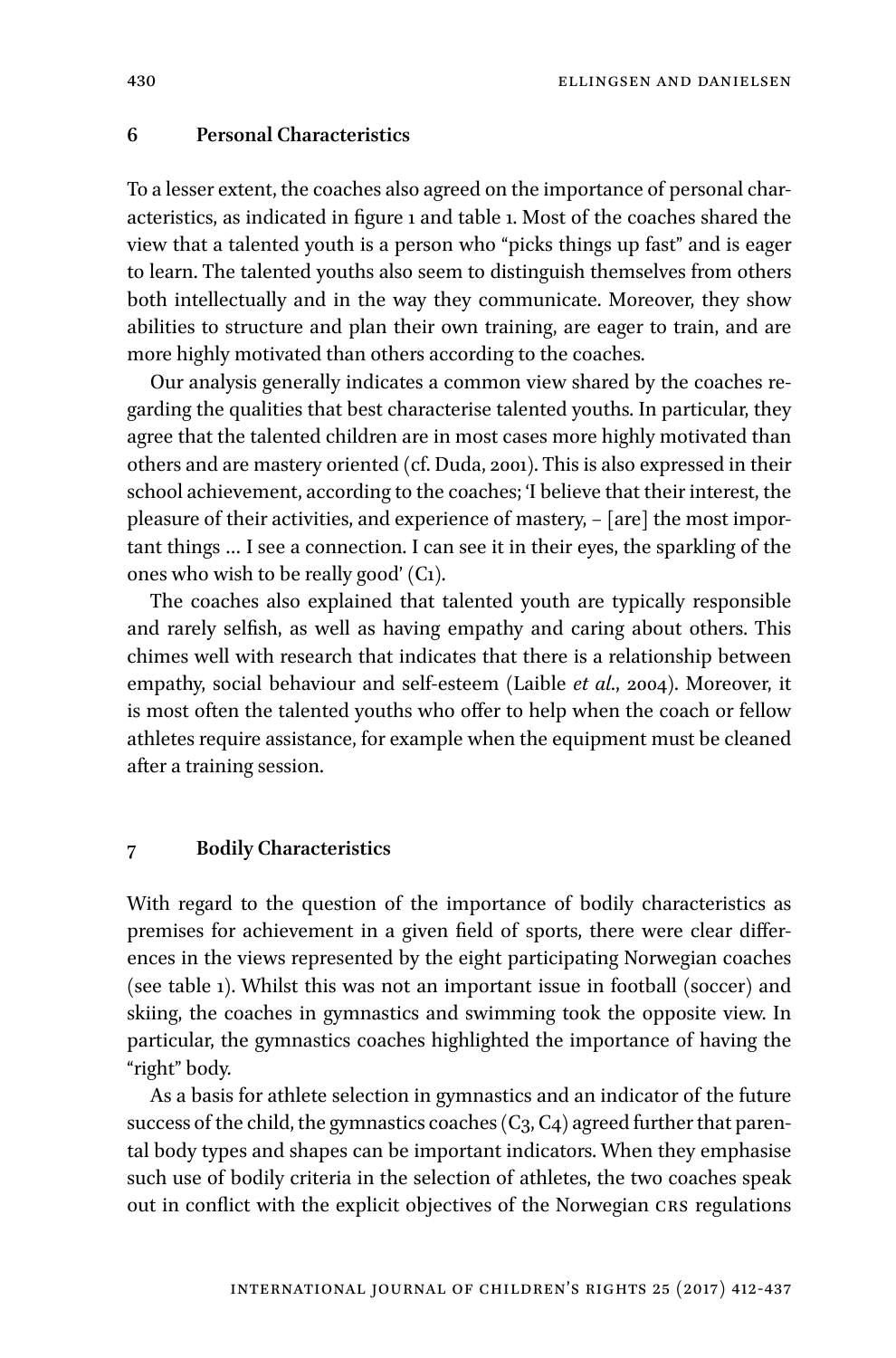regarding the inclusion of children in athletics and sports (NIF, 2007). It is stated that the sports shall be offered without regard for the child's and its parents' gender, ethnic background, faith, sexual orientation, physical development and disabilities. Moreover, all children shall be included in the sports clubs regardless of their ambitions. This is explicitly stated in the objectives of the crs cited in the introduction section.

#### **8 General Findings**

It has been our objective with this research to develop a more robust and deeper understanding of how talent development is viewed by coaches in one European nation in a children's rights perspective. The practices of Norwegian coaches of young athletes are regulated by the Norwegian crs regulations (NIFa, 2015). In turn, the crs takes as its partial basis the Convention on the Rights of the Child. The coaches were not asked directly and systematically about specific articles of the Convention and the crs, and knowledge from this study represents only a limited range of possible children's rights perspectives. Our analysis indicates that the views of the respondents in important areas seem to be in accordance with these policies; however, some of them speak out in violation of the rights.

In particular, the gymnastics coaches highlighted the importance of having the "right" body to be included in the sport, and in addition, they referred to parental body types and shapes as a basis for athlete selection in gymnastics, which indicates violations of children's rights and of the objectives of the crs regulations. The swimming coaches occupied a middle ground in this respect. The findings suggest that there is cause for concern in this area of children's rights. The crs regulations require children to be included in leisure-time sport activities. The issue of bodily characteristics as premises for achievements in a given field of sport reveals clear differences in the views represented by the informants, because it was not a central issue in football and skiing. It is important to learn more about how low- and medium-ability children (or those who do not have "ideal" body types) are eventually guided away from participation in these activities. Further research is needed to explore more thoroughly issues such as selection and retention, as well as the criteria for inclusion and exclusion in Norwegian leisure sports activities for children.

The football and skiing coaches seemed to identify most closely with the national regulations (NIF, 2007), which may be related to the fact that these sports are the largest and most professionally developed sports in Norway. The football coaches also stated that specialisation may start quite late; when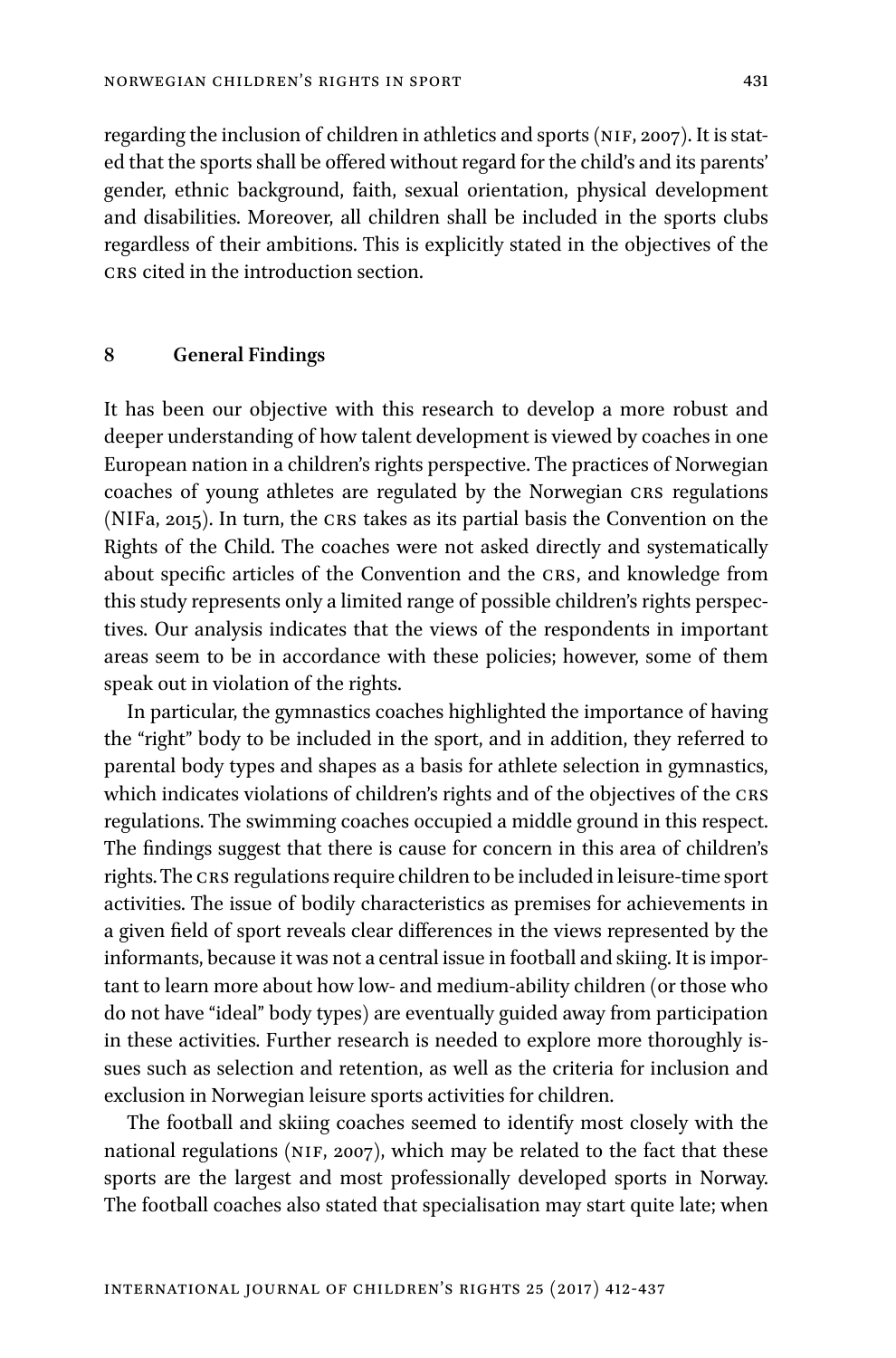the children are 14 or 15, or even later according to the skiing coaches. With regard to early specialisation, the gymnastics coaches would prefer young athletes to start specialisation earlier than all the other coaches, which also indicates a preference that conflicts with the crs and which could be questioned in the light of crc, article 31. Other important aspects, such as the guiding principle of crc, article 12, the right to express their views in all matters concerning the child, was not directly reflected upon in the interviews, and interestingly, the social practice of competitions was never mentioned by the coaches throughout the interviews. Future research is encouraged to explore these issues further. For example, how can children be included and participate in making decisions in the sport context?

The participating coaches can be regarded as highly skilled. However, in Norwegian leisure sports activities for children, it is predominantly parents that take charge of the coaching. To what extent parental coaches (and other grassroots and volunteer coaches) are aware of and identify with crs and the children's rights perspective, and how skilled they are compared with the coaches in our study, we are not able to answer on the basis of our data. The coaches' views on the crc and the crs regulations and – in particular – if their way of coaching has changed as a consequence of adding new provisions to the rules of sport, would have been of great interest to explore further.

#### **Conclusion**

We have sought to gain an understanding of eight selected Norwegian coaches' views of talent and talent development, and to consider their perspectives and beliefs in the light of children's rights. This article highlights the shortcomings of the view that sport is a private activity and that talent is primarily related to an individual's subjective characteristics. Talent and talent development is a process to which a number of sociocultural and environmental factors contribute. The participating coaches differ in their views regarding age of specialisation and the importance of bodily characteristics, and in these regards, some of them speak out in violation of children's rights which is cause for concern. Nevertheless, our analysis suggests that the coaches' views are consistent with children's rights in other important areas, because they emphasis the growth and well-being of all children engaged in sports and athletics. Thus, with some notable exceptions, the coaches' understanding of talent and performance development do not seem to be in conflict with the Norwegian CRS regulations, which anchor nationally the Convention on the Rights of the Child.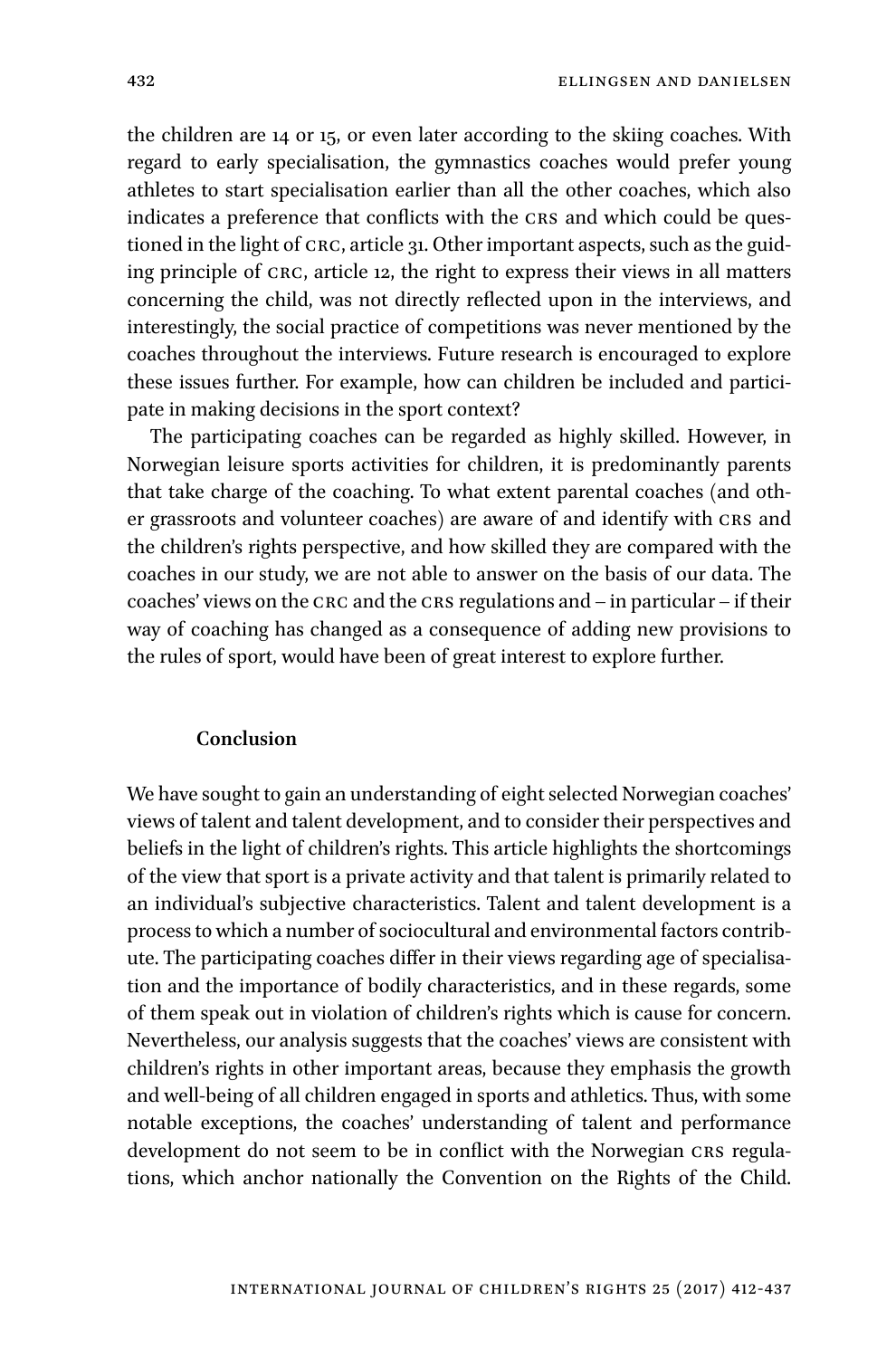However, none of the coaches referred explicitly to the children's rights during interviews, which may suggest that there may be a need for more deliberate and systematic integration of the children's right perspective in youth sport. Future research is encouraged to examine this issue further, for example, how can children be included as members in the everyday interactions of sports with their voices and perspectives? Given that this is a limited study, future research is required to determine whether the findings made here can be generalised to the diverse population of coaches, including, for instance, parents as a sub-population of coaches. Future studies could also present a comprehensive analysis of mentors' understanding of talent development and children's rights in other jurisdictions.

#### **References**

- Abbott, A., Collins, D., "Eliminating the dichotomy between theory and practice in talent identification and development: Considering the role of psychology", *Journal of Sport Sciences* 2004 (22), 395–408.
- Ames, C., "Classrooms goals, structures, and student motivation", *Journal of Educational Psychology* 1992 (84), 261–271.
- Bacon, K., Frankel, S., "Rethinking Children's Citizenship", *International Journal of Children's Rights* 2014 (22), 21–42.
- Baker, J., "Early specialization in youth sport: a requirement for adults'expertice?", *High Ability Studies* 2003(14), 85–94.
- Baker, J., Côté, J., Abernethy, B., "Learning from the experts. Practice activities of expert decision makers in sport", *Research Quarterly for Exercise and Sport* 2003(74), 342–347.
- Bloom, B.S., *Developing talent in young people* (New York: Ballantine, 1985).
- Breivik, G., Gilberg, R., "The best of the best why?" [In Norwegian: *Hvorfor ble de beste best? Barndom, ungdom og idrettslig utvikling hos 18 av Norges mestvinnende idrettsutøvere.*] (Oslo: Olympiatoppen, Norges Idrettshøgskole, 1988).
- Carlson, R.C., "The socialization of elite tennis players in Sweden: An analysis of the players' background and development", *Sociology of Sport Journal* 1988 (5), 241–256.
- Carlson, R.C., "The road to the National team" [In Swedish: *Vägen til landslaget. En retrospektiv studie av främgangsrika ungdomar i sju idrotter.*] (Stockholm: Stockholms universitet, Avd. for idrottspedagogisk forskning 1991) (Avhandling, doktorgrad). isbn 91-7146-895-1.
- Commission of the European Communities, *White paper on sport,* 2007: [http://eur-lex](http://eur-lex.europa.eu/legal-content/EN/TXT/?uri=CELEX:52007DC0391) [.europa.eu/legal-content/EN/TXT/?uri=CELEX:52007DC0391.](http://eur-lex.europa.eu/legal-content/EN/TXT/?uri=CELEX:52007DC0391)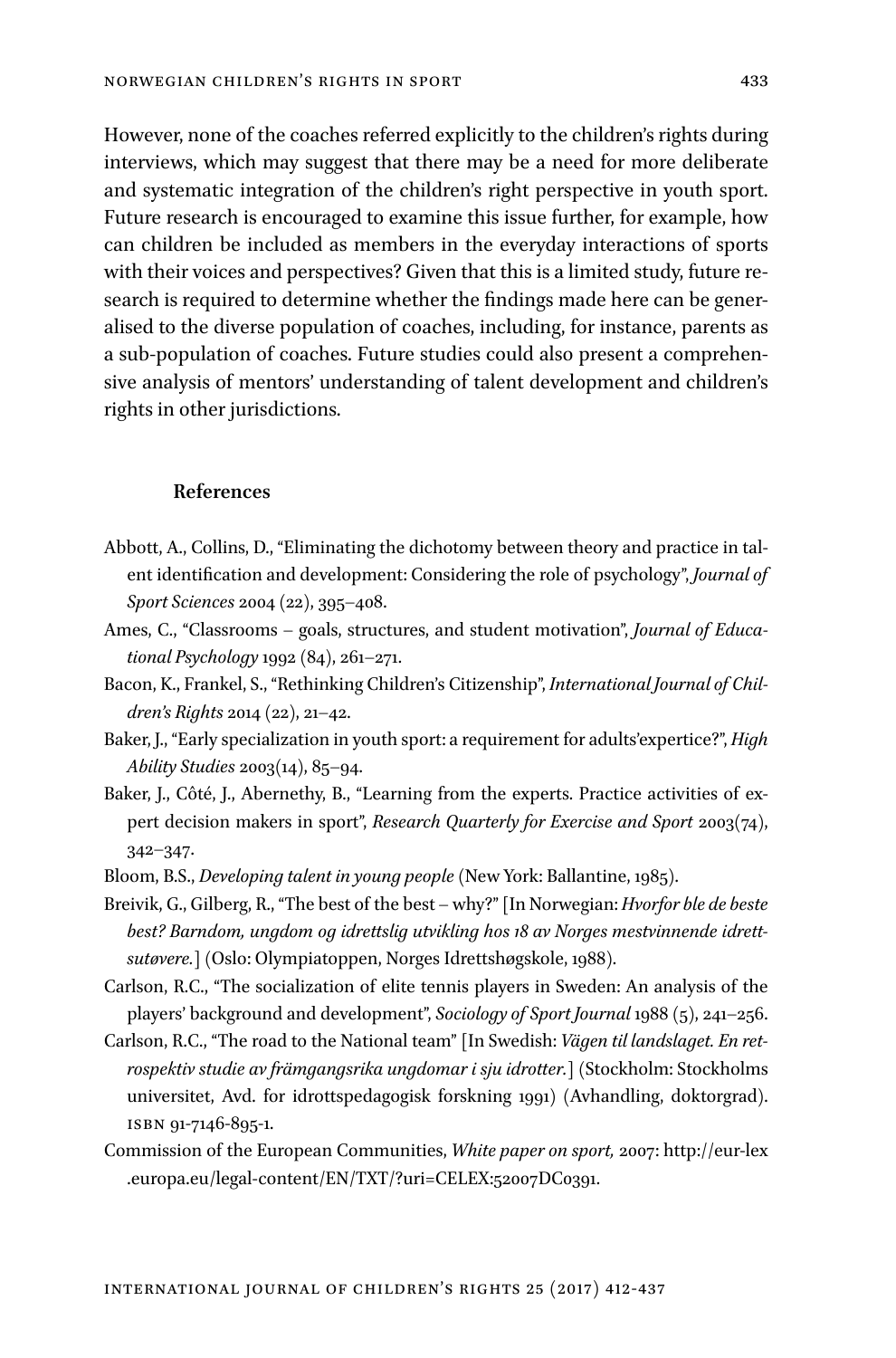- Côté, J., Baker, J., Abernethy, B., "Practice and play in the development of sport expertice" in Tenenbaum, G., Eklund, R.C. (auth.), *Handbook of Sport Psychology,* 3rd edn. (New York: Wiley, 2007), 184–202.
- Côté, J., Baker, J., Abernethy, B., "From play to practice: A developmental framework for the acquisition of expertise in team sports" in Starkes, J. and K.A. Ericsson (auth.), *Expert performance in sports. Advances in research on sport expertise* (Champaign, Illinois: Human Kinetics, 2003), 89–113.
- Council of Europe, International Institute of Human Rights, 45th Annual Study Session in International and Comparative Law of Human Rights: "Sport and international human rights law" 2014, Speech, 18 September.
- David, P., "Children's rights in sport", *International Journal of Children*'*s Rights* 1999 (7), 53–81.
- David, P., *Human Rights in Youth Sport* (Abingdon, Oxon: Routledge, 2005).
- De Bosscher, V., Shibli, S., van Bottenburg, M., De Knop, P., Truyens, J., "Developing a method for comparing the elite sport systems and policies of nations: A mixed research methods approach", *Journal of Sport Management* 2010 (24), 567–600.
- Deci, E.L., Ryan, R.M., "The 'what'and 'why'of goal pursuits: human needs and the selfdetermination of behavior", *Psychological Inquiry* 2000 (11(4)), 227.
- Duda, J.L., "Achievement Goal Research in Sport: Pushing the Boundaries and Clarifying Some Misunderstandings", Chap. 5 in *Advances in Motivation in Sport and Exercise* 2001, 129–182.
- Dweck, C.S., "Motivational processes affecting learning", *American Psychologist* 1986 (41), 1040–1048.
- Eliasson, I., "The gap between formalized children's rights and children's real lives in sport", *International Review for the Sociology of Sport* 2015, 1–27.
- Ellingsen, J.E., "Understanding talent" [In Norwegian: *Å forstå talent.*] Chronicle. (Bergen: Bergens Tidende, 2009).
- Ellingsen, J.E., "What characterizes a talent?" [In Norwegian: *Hva kjennetegner et tal*ent?] Chronicle. (Bergen: Bergens Avisen (BA), 2015).
- Evetts, J., "The sociological analysis of professionalism: Occupational change in the modern world", *International Sociology* 2013 (18(2)), 395–415.
- Fishbein, S., "Samspel mellan individförutsättningar och miljöpåverkan i individers utveckling" in Bjørklid, P., and S. Fishbein (red.), *Individens samspel med miljön. Et interaktionistiskt perspektiv på pedagogik* 1992, 43*–*57. Stockholm: hls Förlag.
- Gagné, F., "From giftedness to talent: A developmental model and its impact on the language of the field", *Roeper Review* 1995 (18 (2)).
- Gagné, F., "Understanding the complete choreography of talent development through dmgt-based analysis", in Heller, K. A. (auth.), *International handbook of giftedness and talent*, 2nd edn. (Oxford: Elsevier Science Ltd., 2000) 67–79.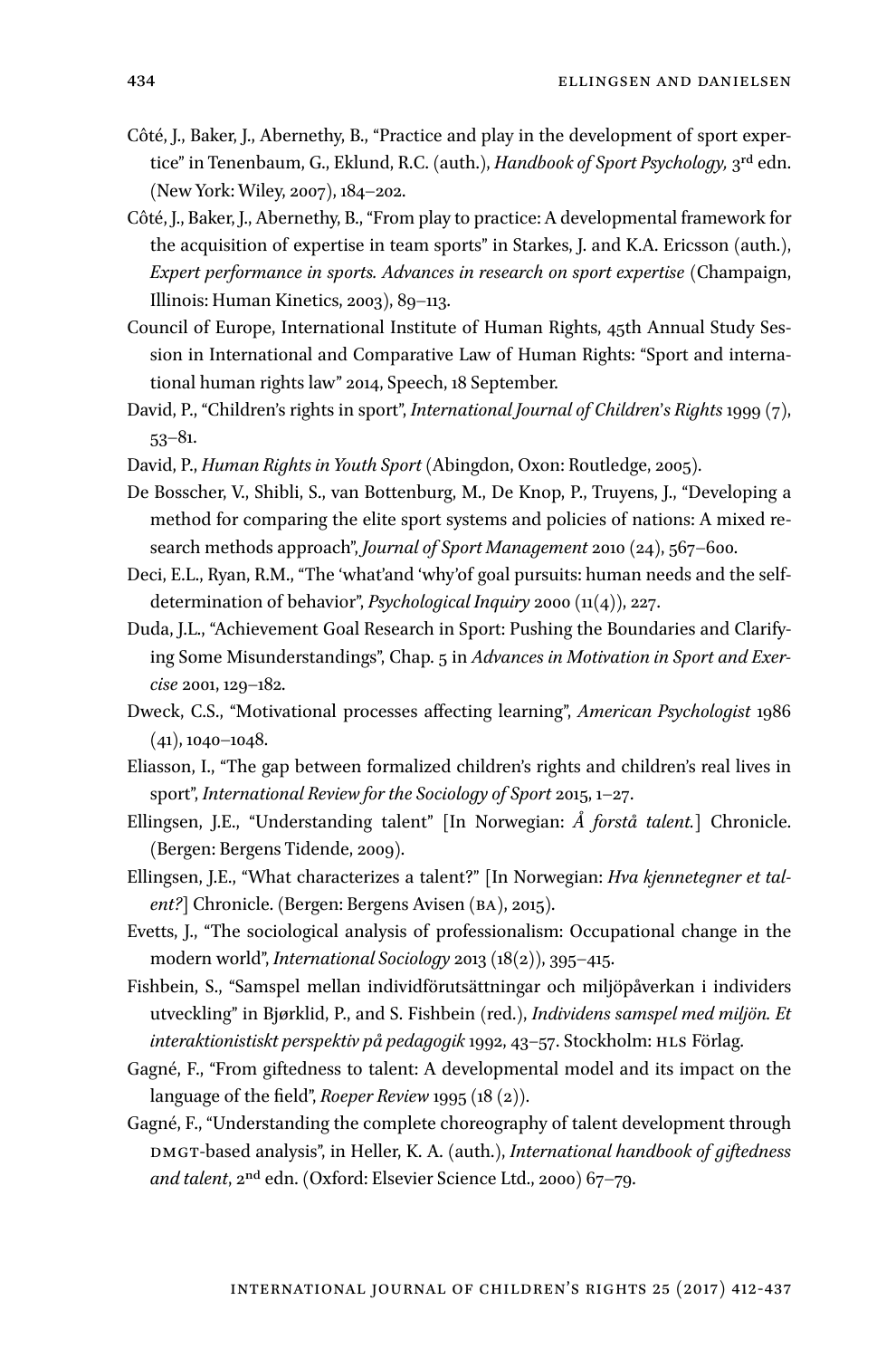- Gagné, F., "Debating giftedness: Pronat vs. antinat" in *International handbook on giftedness* 2009, Shavinina, L.V. (edit.) Dordrecht, Springer (2), 155–204.
- Hatch, A., *Doing Qualitative Research in Education Settings* (Albany: State University of New York Press, 2002).
- Hattie, J., *Visible learning for teachers: maximizing impact on learning* (London and New York: Routledge, 2012).
- Helsen, W.F., Starkes, J.L., van Winkel, J., "The influence of relative age on success and dropout in male soccer players", *American Journal of Human Biology* 1998 (10), 791–798*.*
- Henriksen, K., Mortensen, J., "Reality and Dreams. A Comparison of Elite Athletes' Lived Career Paths with Young Talented Athletes' Imagined Career Paths", *Scandinavian Sport Studies Forum* 2014 (5), 69–91.
- Hill, B., Green, B.C., "Give the bench the boot!: Using manning theory to design youthsport programs", *Journal of Sport Management* 2008 (22), 184–204.
- Howe, M.J.A., Davison, J.W., Sloboda, J.A., "Innate talents: Reality or myth?", *Behavioral and Brains Sciences* 1998 (21), 399–442.
- Jacobsen, D.I., "How to carry out research?" [In Norwegian: *Hvordan gjennomføre undersøkelser? Innføring i samfunnsvitenskapelig metode*.] (Kristiansand: Høgskoleforlaget, 2005).
- Krumsvik, R.J., "Introduction to research design and qualitative methods" [In Norwegian: *Innføring i forskningsdesign og kvalitativ metode.*] (Bergen: Fagbokforlaget, 2014).
- Kvale, S., *Inter Views: An Introduction to Qualitative Research Interviewing* (California: Sage Publications. Thousand Oaks, 1996).
- Laible, Roesch, "Pathways to self-esteem in late adolescence: the role of parent and peer attachment, empathy, and social behaviours," *Journal of Adolescence* 2004  $(27(6))$ , 703-716.
- Langan, E., Blake, C., "Systematic review of the effectiveness of interpersonal coach education interventions on athlete outcomes", *Psychology of Sport and Exercise* 2013  $(14 (1)), 37-49.$
- Larsen, T., Hoye, A.V., Tjomsland, H.E., Holsen, I., Wold, B., Heuzé, J.-P., Samdal, O., Sarrazin, P., "Creating a supportive environment among youth football players", *Health Education*, 2015 (115 (6)), 570–586.
- Mageau, G.A., Vallerand, R.J., "The coach-athlete relationship: a motivational model", *Journal of Sports Science* 2003 (21 (11)), 883–904.
- Martindale, R.J., Collins, D., Abraham, A., "Effective talent development: The elite coach perspective in uk sport", *Journal of Applied Sport Psychology* 2007 (19), 187–206.
- Martindale, R.J., Collins, D., Daubney, J., "Talent development: A guide for practice and research within sport", *Quest* 2005 (57), 353–375.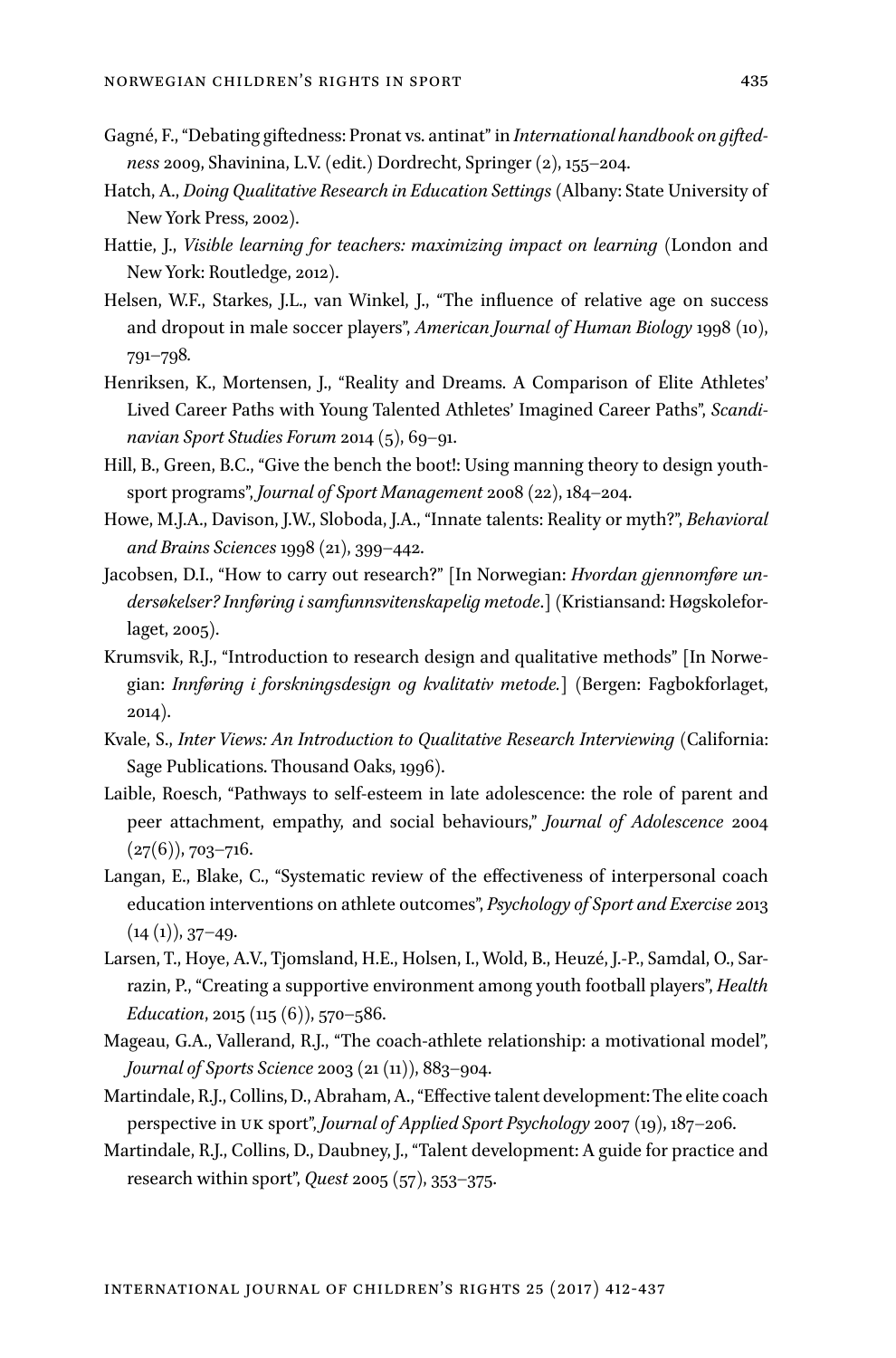- Mush, J., Grondin, S., "Unequal competition as an impediment to personal development: a review of the relative age effect in sport", *Developmental Review* 2001. Doi: 10.1006/drev. 2000.0516.
- Nicholls, J.G., 1992. "The general and the specific in the development and expression of achievement motivation" in G.C. Roberts (ed.), *Motivation in Sport and Exercise* (Champaign IL: Human Kinetics, 1992), 31–56.
- nif, 2007, "Children's Rights in Sport. Provisions on Children's Sport (crs)", Norwegian Olympic and Paraolympic Committee and Confederation of Sport (Norges Idrettsforbund, 2007).
- NIFa, 2015, "Policy development document of Athletics 2015–2019" [In Norwegian: Idrettspolitisk dokument 2015–2019.] Norwegian Olympic and Paraolympic Committee and Confederation of Sport (Norges Idrettsforbund, 6 June 2015).
- NIFb, 2015, NIF's Law  $\S$  11–2 [In Norwegian: Norges Idrettsforbund's lover.  $\S$  11–2. Sanksjon etter kamp- og konkurranseregler.] Norwegian Olympic and Paraolympic Committee and Confederation of Sport (Norges Idrettsforbund, 6 June 2015).
- Olstad, F., "Defence, sport, class struggle" [In Norwegian: Forsvar, sport, klassekamp 1861–1939.] *Norsk Idrettshistorie. (1)* (Oslo: Aschehoug Forlag, 1987).
- Patrick, H., "Re-examining classroom mastery goal structure" in Pintrich, P.R. and M.L Maehr. (eds.), *Advances in motivation and achievement. Motivating students, improving schools: The legacy of Carol Midgley. Amsterdam: Elsevier JAI 2004* (13), 233–263.
- Quennerstvedt, A., "Children's human rights at school as formulated by children", *International Journal of Human Rights* 2016 (24), 657–677.
- Ryan, R.M., Deci, E.L., "Self-determination theory and the facilitation of intrinsic motivation, social development, and well-being", *The American psychologist* 2000  $(55 (1))$ , 68.
- Rønbeck, N.F., "The role of family and friends in recruitment and developing athletic talents" [In Norwegian: Familie og venners rolle i rekruttering og utvikling av idrettstalent.] (Finnmark University College: hif-rapport nr. 6, 2006).
- Sarrazin, P., Vallerand, R., Guillet, E., Pelletier, L., Cury, F., "Motivation and dropout in female handballers: a 21-month prospective study", *European Journal of Social Psychology* 2002 (32(3)), 395–418.
- Skirstad, B., Waddinton, I., Säfenbom R., "Issues and problems in the organization of children's sport: A case study of Norway", *European Physical Education Review* 2012  $(18(3))$ , 309–321.
- Soberlak, P., Côté, J., "The developmental activities of elite ice hockey players", *Journal of Applied Sport Psychology* 2003 (15), 41–49.
- Storm, L.K., Henriksen, K., Christensen, M.K., "Specialization Pathways among Elite Danish Athletes", *International Journal of Sport Psychology* 2012 (43 (3)), 199–222.